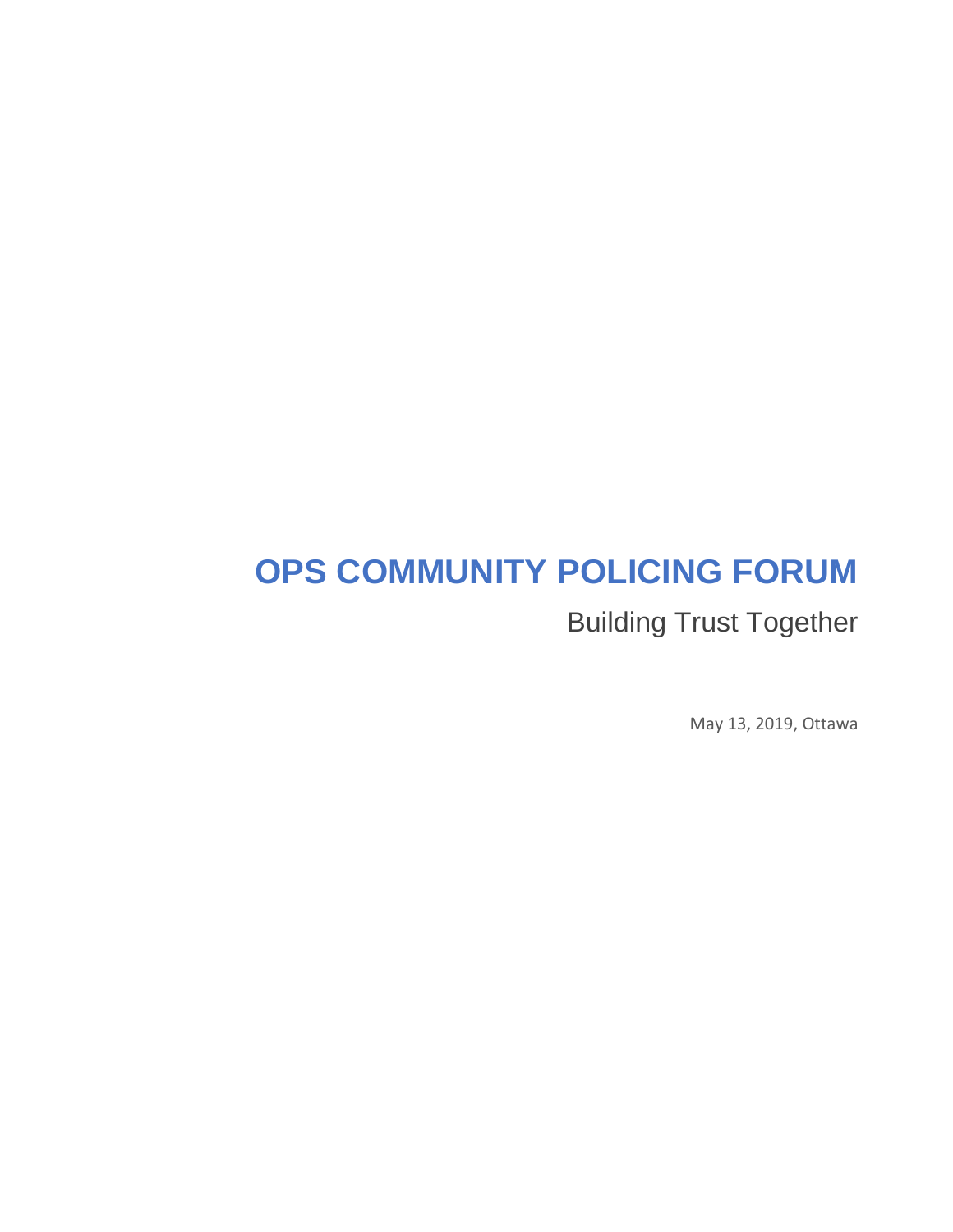# **Table of Contents**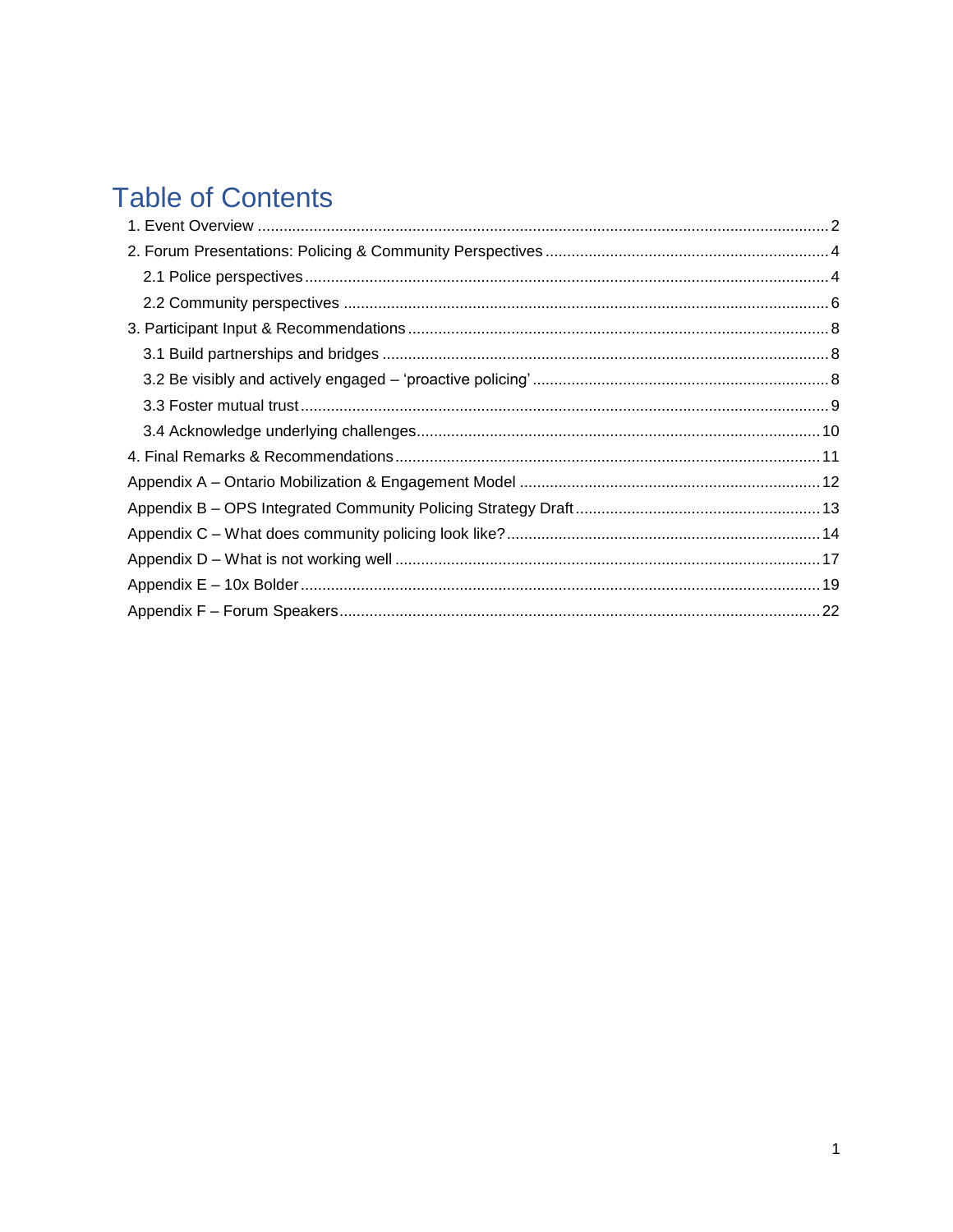# <span id="page-2-0"></span>**1. Event Overview**

The Ottawa Police Service hosted the *Community Policing Forum: Building Trust Together* on May 13, 2019. The aim of the event was to gather input from the community in order to improve the service"s community policing model and inform the development of new Neighbourhood Policing Teams.

The day-long event at St. Elias Centre drew over 100 participants, of which 30 percent were members of the Ottawa Police Service (OPS). Other participants included representatives of community associations and service organizations, advocacy groups, OPS board members, city councilors, students and members of public.

**Community Policing is the process by which police and other community members partner to improve community wellbeing, safety and security through joint problem identification, analysis, response, and evaluation.** Although community policing has long been a guiding model for the Ottawa Police, how it has been put into action has shifted in recent years. Participants heard from police officers who shared their frontline experience and community policing perspectives, as well as from community members who offered academic and grassroots perspectives on the application of community policing approaches.

Police officers explained the newly developed Integrated Community Policing Strategy, and discussed how this strategy aligns with the Ontario Mobilization & Engagement Model of Community Policing. They noted that while there are multiple components of community policing, frontline community police officers are the most visible and integral to community engagement. Success requires this community engagement, which can be fostered through positive and respectful communication. It is also important to build awareness within communities about the need for both "soft and hard" policing and for joint approaches to complex social problems. Police emphasized that they need community input to help identify priority issues, as well as community buy-in to develop effective responses.

Community members who addressed the participants shared perspectives gained through academic research, frontline advocacy, and community security work. There was discussion about differences between the standard policing model, which is reactive and incident driven, and the community policing model, which is proactive and intelligence driven. Community policing involves the development of partnerships and a focus on problem-solving. Implementation of community policing models can produce multiple benefits, such as increased cooperation and communication, but it also comes with some risks, such as perceptions by marginalized groups of targeting and the conflation of social problems into "police problems'. Effective community policing requires strength in 'soft skills', such as conflict de-escalation, positive engagement, and approachability.

Several interactive group activities, involving purposeful play with Lego and guided conversations, provided opportunities for participants to explore what community policing looks like, and how it can be improved. Participants had many ideas about how to make community policing more effective in Ottawa, and how to address some of the current challenges. Their recommendations can be grouped in four key themes:

- **Build partnerships and bridges**: Meaningful, intentional connections need to be developed and strengthened between police and residents. For example, "Put police back into the communities with a permanent presence – both physical and through patrols."
- **Be visibly and actively engaged**: Communities appreciate police participation in events, and positive engagement with children and residents. They want to see *more* community police officers, and officers who are active and engaged. "Get out of the car."
- **Foster mutual trust**: Trust is fostered when police are known to residents, when they listen to concerns in the community. "Have community interactions count as stats and give value for community policing and community engagement."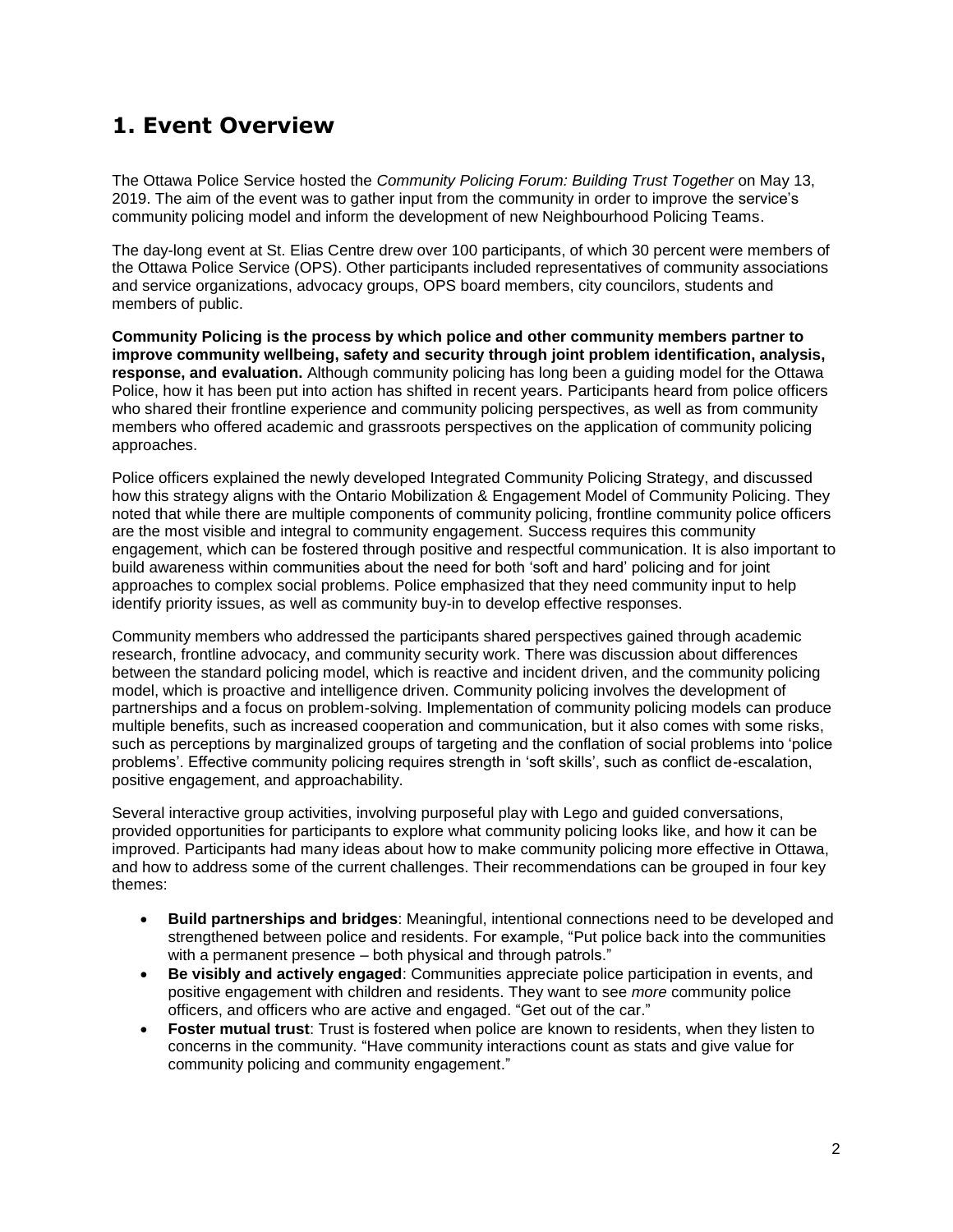**Acknowledge underlying challenges**: It is necessary to address the root causes of challenges in the community, such as racism and inequality. "Be able to fully understand all the concerns and issues of our diverse community."

Participants repeatedly expressed their desire to see community policing strengthened in Ottawa. Recommendations called for increased community police presence, resources, and visibility in communities. But participants also urged police to shift their focus toward positive, pro-active engagement with residents. With the exception of concerns expressed about the need for OPS to address perceptions of racial-targeting and bias, there was general agreement that communities which have Community Police Officers appreciate and value these officers. There seemed to be widespread recognition that improving community policing in Ottawa requires investment not just from individual officers and community members, but from management and leadership within the Service, as well as from municipalities in terms of resource allocation.

This report provides a summary of the key themes which emerged regarding best practices and goals for community policing in Ottawa. The first part of the report identifies key themes from the forum presenters: police officers and community partners. The second part identifies ideas and recommendations that were developed through group activities and conversations, including top ideas for moving forward toward a more effective model of community policing. The report ends with a summary of participants" recommendations, more detailed accounts of which can be found in the appendices.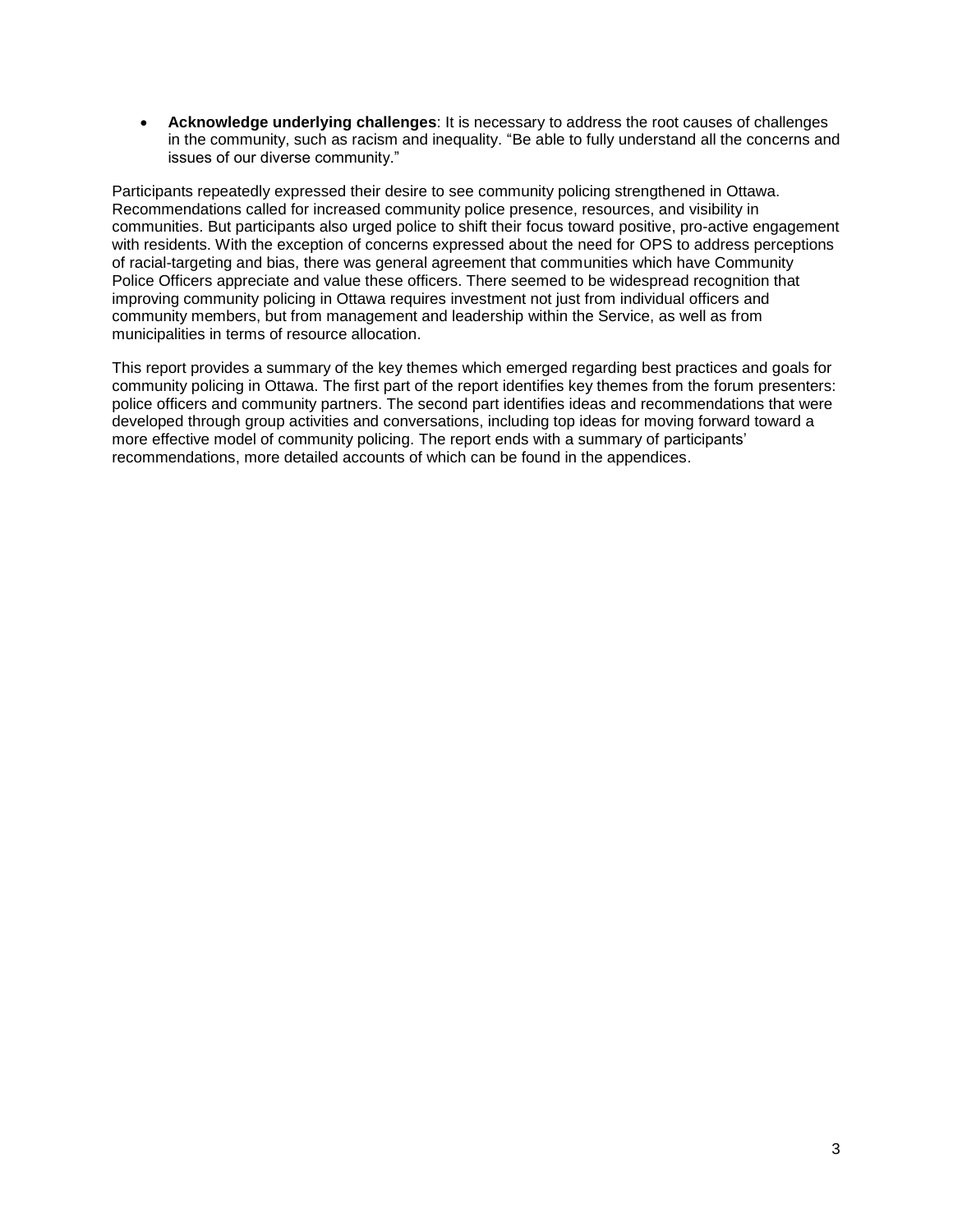## <span id="page-4-0"></span>**2. Forum Presentations: Policing & Community Perspectives**

### **2.1 Police perspectives**

<span id="page-4-1"></span>Several presentations were delivered by members of the Ottawa Police Service (OPS) during the forum; these included an opening address by Interim Ottawa Police Chief Steve Bell, and presentations from Constable Darren Joseph, and Inspectors Carl Cartright, and Ken Bryden. The officers discussed the **Integrated Community Policing Strategy and Framework** and provided examples from the frontlines of community engagement.

OPS has tried to embed best practices and formalize communication networks in the development of a new integrated community policing strategy. Chief Bell acknowledged that while changes to the service delivery model have brought some improvements, there have also been concerns. He referenced the shift in 2017 which saw approximately 60 Neighbourhood officers (NHO"s) reassigned to frontline patrol jobs, and the reduction of full-time community police officers from 15 to 10.

Community policing is a collaborative effort between the police and the community that identifies problems of crime and disorder and involves all elements of the community in the search for solutions to these problems. It is founded on close, mutually beneficial ties between police and community members, and requires shared responsibility for addressing complex social problems. Community policing differs from standard policing in that it is a more effective way to address on-going problems, it emphasizes crime prevention, and it requires active community involvement. Trust is at "the heart" of community policing. Thus, in order for this approach to work, there needs to be communication, cooperation, coordination, collaboration, and change

The integrated community policing strategy for OPS is aligned with the **Ontario Mobilization & Engagement Model of Community Policing** (see Appendix A). This is a model through which police and other community members partner to improve community well-being, safety and security through joint problem identification, analysis, response and evaluation. Drawing from this model, the OPS developed the Community Safety Services, which joins the Community Policing Section to Youth, Crime Prevention, the Mental Health Unit, and School Resource Officers (SROs).

The **OPS Integrated Community Policing Strategy** (see Appendix B) aims to focus on the integration and alignment of the various policing strategies, processes, and tools in order to achieve organizational focus, efficiencies, and effectiveness. Components of community policing in Ottawa include:

- Frontline Officers / Community Police Officers (CPOs)
- Crime Data Analysts
- Prevention and Intervention of Violence in Ottawa (PIVOT)
- Bikes and Beats
- Neighbourhood based policing teams City Wide Response
- Summer Bike Deployment (SRO / CPO)
- Other resources: Traffic, Marine Dive Trail (MDT), Street Crime

The first of these components, Community Police Officers, is that which is most visible to the public. OPS recognize that the public would like to see more Community Police Officers, and to have these officers actively and visibly engaged in communities.

The Community Policing Strategy will be accomplished by embedding the following practices and approaches:

 **Access**: community members need access to OPS leaders, officer, programs and information through various channels and forums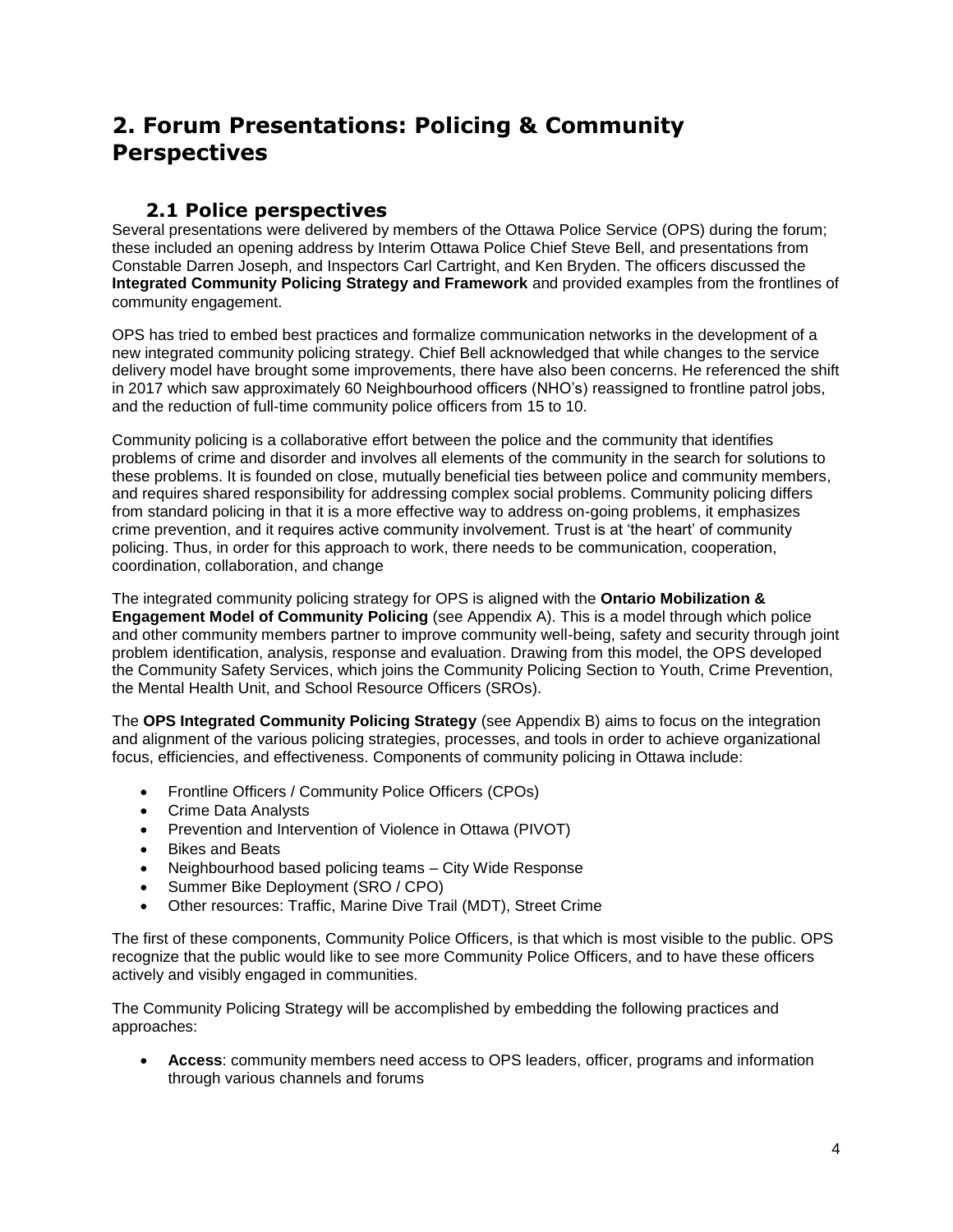- **Influence**: communities must contribute to the identification of safety priorities and issues, and to the strategies implemented to build safer communities
- **Action**: communities require action and support to address safety and security issues
- **Accountability**: OPS needs to demonstrate accountability and transparency by communicating key results and outcomes relating to community-based actions and initiatives

OPS recognizes that community policing requires a shared mentality, cooperation, and mutual respect. There is also a need to communicate with the community and build awareness of the need for both "soft and hard" policing techniques, and to work collaboratively to find a balance between these approaches. Community policing also requires the sharing of information, both within the police service and between police and community groups. It is important for everyone to understand where others are going and what their priorities are. Police need community input to identify the key individuals and organizations with whom they should foster partnerships.

Internally, OPS must develop a diverse and inclusive workforce that recognizes and rewards community engagement. This could include providing Problem Oriented Policing (POP) training to frontline officers and implementing community strategies throughout management ranks in order to strengthen processes and structure.

"Community policing is only successful if community members say yes, that"s what we want, yes, that"s where we want to go," Chief Bell said. He indicated the community engagement is vital to help police identify key partners and priority issues. "We need to get community input and consultation to make sure we are delivering what you need to see."

#### *On the frontlines of community policing*

Constable Darren Joseph shared his insights into community relationships that he has gained through 14 years of service with OPS, as well as 13 years as an athlete in the Canadian Football League (CFL). He noted that when he joined the Service, he thought his job was to "arrest the bad guys", but soon discovered it had a lot in common with the team- and community-building work he had done with the CFL. He found himself doing "less arresting and more talking", especially after becoming a School Resource Officer (SRO).

In fostering community connections, Constable Joseph said he draws not only from his professional experience, but also personal experiences of seeing his immigrant mother struggle to make the most from her humble beginnings, and his time spent in foster homes in the Carlington neighbourhood, a neighborhood in which he will soon be working as a Community Police Officer. As a police officer, he noted that "if you"re not thinking about community from the start, you"re in the wrong job"

Inspector Carl Cartright, a police officer with 25 years in the force, also said his perspective is informed by his experiences and an immigrant Canadian. He said that he has never seen community policing as an "us vs. them" situation, but believes that there is an on-going need to build relationships and that the service must reflect the needs of the communities it serves.

Cartright echoed what was expressed repeatedly during the forum, namely "we cannot arrest ourselves out of problems". Police officers need to ask themselves, "how many lives have you impacted today?" Positive impact is not measured in arrests and guns seized, but in relationships built within the community. An emphasis on positive impacts needs to permeate through the Service to ensure new officers are appropriately trained, and positive efforts are internally recognized. Measures of success for police should include efforts made to improve community safety and well-being, evidenced through community members voicing perceptions of increased safety.

"Enforcement will keep happening," Cartright said, "but at the end of the day, it is looking at how we are impacting communities."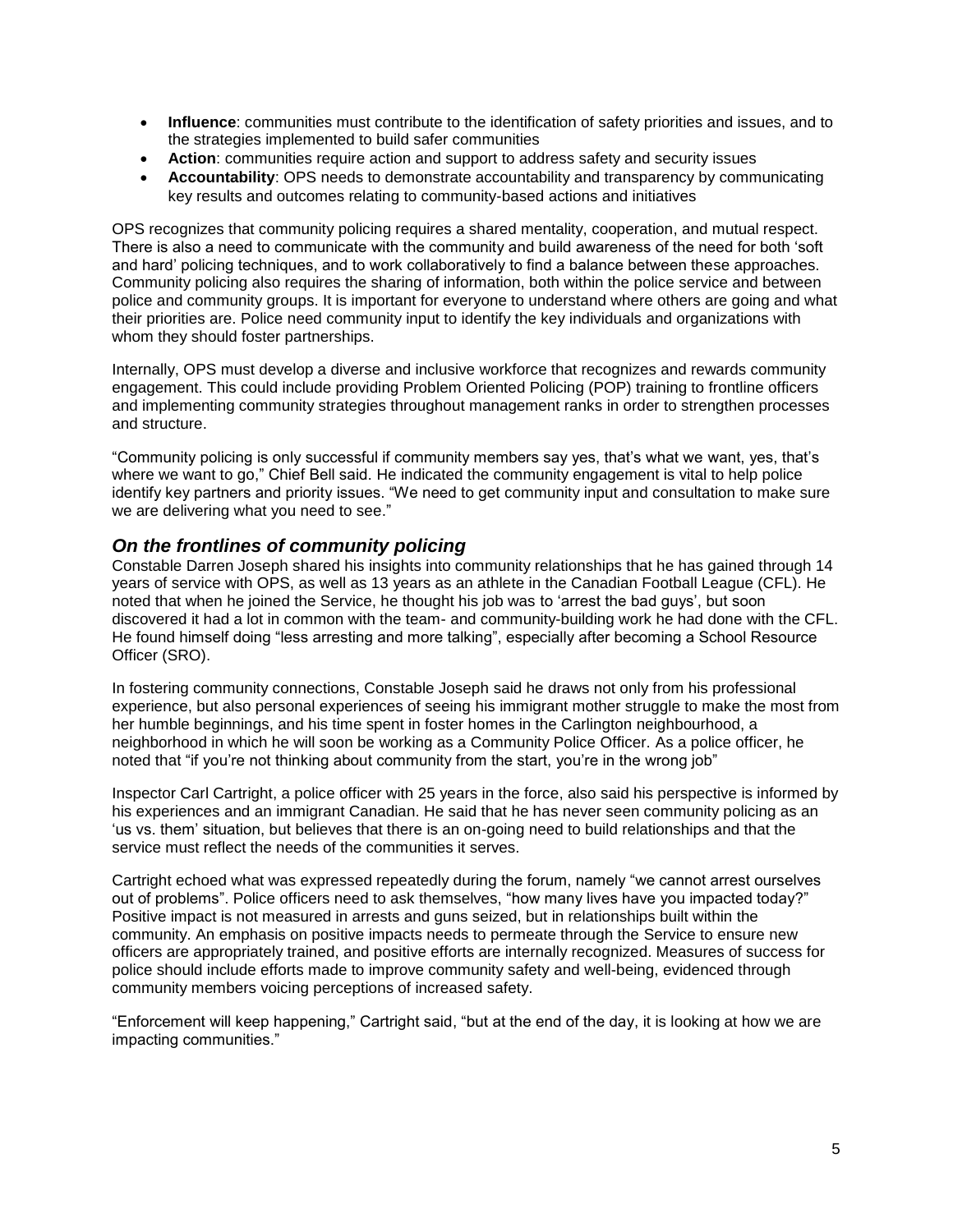### **2.2 Community perspectives**

<span id="page-6-0"></span>Three speakers offered community perspectives during the forum: Dr. Melanie Bania provided an academic and research-based perspective on community policing; Tyler Boyce voiced a perspective from community development and local advocacy groups; and Nathan Hoedeman illustrated how Ottawa Community Housing"s Community Safety Services implements community policing practices.

**Dr. Bania** began by defining the standard policing model, which is reactive and incident driven; examples include patrolling streets, answering calls, responding to crime and disorder that have occurred and/or that are occurring. In contrast, community policing is proactive and intelligence driven. It involves the development of community partnerships, a focus on problem-solving (identifying underlying issues and developing effective responses) and the implementation of organizational features that support community policing philosophy. It is important to recognize that both standard and community policing approaches are required.

The first foundational piece in developing community policing is partnerships. Partnerships require building relationships with and between residents, as well as working with other government agencies, not-for-profits/social service agencies, private businesses and Business Improvement Agencies (BIAs), and the media.

The Community Police Problem Solving Approach can be summarized with the acronym SARA:

- **S: Scanning**: identifying and prioritizing problems
- **A: Analysis**: researching what is knowns about the problem
- **R: Response**: developing solutions to bring about lasting reductions in the number of problems.
- **A: Assessment**: evaluating the success of the responses; monitoring after the fact; revisiting. Using the crime triangle to focus on immediate conditions (victim/offender/location)

Organizational change within police services is often the most challenging part of implementing community policing. Organizations must therefore address:

- **Agency management**: climate and culture, leadership, labor relations, decision making, strategic planning, policies, organizational evaluations, transparency
- **Organizational Structure**: geographic assignment of officers, de-specialization, resources and finances. The ways in which officers are deployed plays an important role in efficiency but also in building relationships of trust with the community
- **Personnel**: recruitment, hiring, and selection; personnel supervision/evaluations, training. Who is being recruited, and how? Are officers representative of the community (race, gender, sexuality, background)? Do they know how to de-escalate conflict?
- **Information Systems (Technology)**: communication, access to data, quality and accuracy of data. Do police officers have the tools they need?

Effectively implementing community policing models provides for multiple benefits, but also comes with some risks. Benefits include increased trust by the community toward officers who have consistent geographic assignments; positive relationships between police and community members; increased shared understanding of the nature and scope of issues facing communities, and increased ability to manage these issues; and the establishment of more sustainable responses.

Risks and challenges include perception among residents that they are being used for information rather than treated as partners in identifying and solving problems; certain groups may be profiled and targeted, such as racialized youth in marginalized neighbourhoods, which can foster "us vs. them" mentalities" and lead to poorer outcomes from these groups. Other challenges include addressing the climate and culture of policing which is focused on traditional standard ways of operating; decentralizing decision-making; and implementing community policing approaches to training. As such, the ways in which police approach and engage with marginalized groups has to be careful and well thought-out.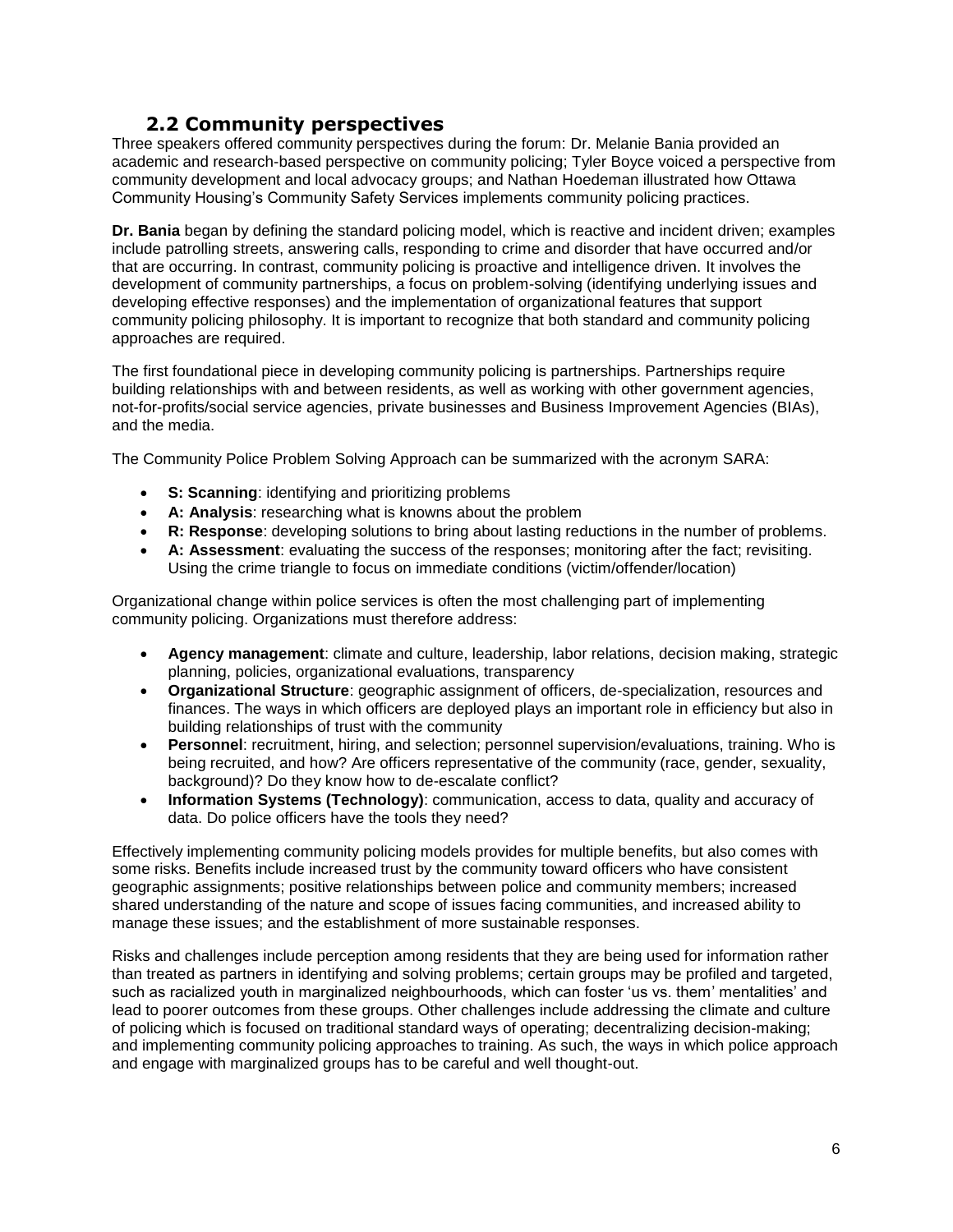Dr. Bania made some recommendations for police if they committed to fulfilling the promises of community policing. These include:

- Purposeful recruitment, hiring, and retention, including diversity and representation
- Regular training on community policing approach (academy, field and in-service)
- Performance management / appraisal / reward: holding officers accountable not just to goals of enforcement (such as arrests, response times, tickets issued, etc.) but also to goals of community (relationships built, problem analyses conducted, responses tried, resident satisfaction)
- Embedding community policing approach and objectives agency-wide, not just in specific roles/ units/ officers. Everyone in the service needs to see themselves a part of community policing.

**Tyler Boyce** also made several recommendations to police, particularly focusing on engagement in conversations about race and racism. He noted that among Black communities, trust in police officers is low. He indicated that the 2016 death of Mr. Abdirahman Abdi had a negative impact on community and police relations. The issue of racism and racial profiling is still of concern for Black communities and there is a general perception of racial targeting. He also identified the "us/them" dynamic that persists between communities and police, and argued that police need to recognize how they are perceived, work to engage appropriately. "Racism exists in our society," he said. "When we don"t talk about things, they become more sinister and more powerful."

Other recommendations which Boyce expressed included ensuring that measures are put in place so that the most marginalized communities are listened to and not criminalized; training police in de-escalate conflict; ensure measures of accountability are built into community policing strategies. Community policing is not equipped to deal with social problems like cost of living, socio-economic inequality, access to education, prison policies, and homelessness; thus, there needs to be awareness of ways in which "social problems become police problems" and collaborative efforts made to find more holistic approaches.

**Nathan Hoedeman** provided some examples of holistic, wrap-around approaches to social problems that have been developed by Community Safety Services at Ottawa Community Housing. Community Safety Workers (CSWs) are licensed security quards that have extensive knowledge of their communities. They are trained in conflict resolution, crisis intervention, First Aid, and mental health/addictions awareness. Although they work closely with the police, they use arrest as a last resort.

Ottawa Community Housing has 32,000 tenants and 15,000 units. The population served is diverse, vulnerable, and complex. Providing security services has required fostering relationships of trust. While CSWs are mobilized to respond to security issues, they also take the time to attend community events, listen to tenant concerns, and get tenants involved in finding solutions. This approach has yielded success in multiple ways, such as tenants reporting increased levels of trust, engagement and satisfaction; joint problem solving; sustainable solutions; and increased rates of successful tenancies.

Effective community policing requires strength in "soft skills", such as being approachable and engaged. CSWs also find their work rewarding, since it can be discouraging to be involved only in reactive interventions. By developing avenues for communication, CSWs find out about problems before they escalate and can intervene proactively.

"There are two major determinants of community safety," said Hoedeman, "One is how many neighbours we know by name. The other is how often we are present and interact with the public outside our houses. Law enforcement is a minor protection compared to these two community actions."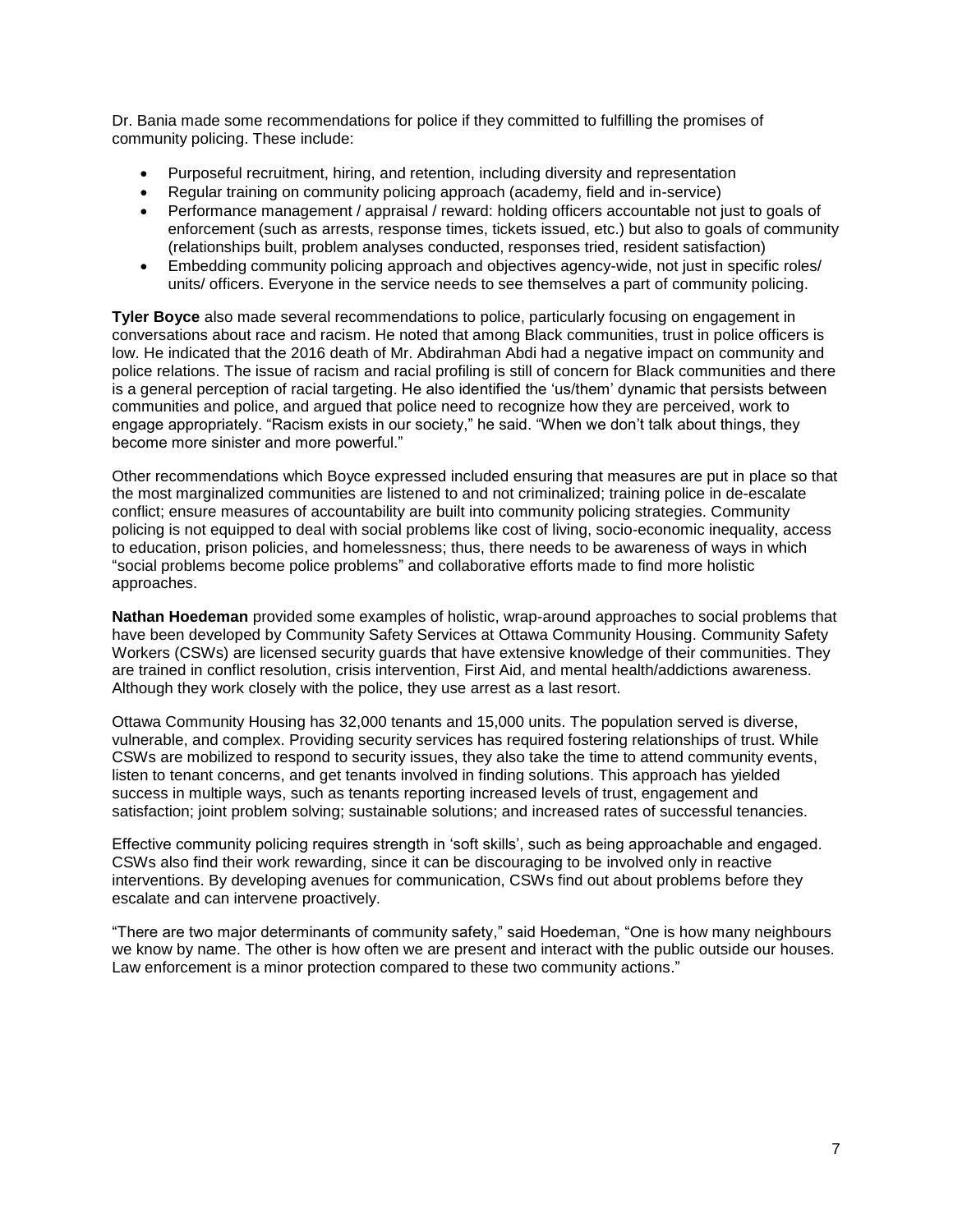# <span id="page-8-0"></span>**3. Participant Input & Recommendations**

Participants had many ideas about how to improve community policing, and how to address some of the current challenges. Their input and recommendations can be grouped in four inter-related key themes: build partnerships and bridges; be visibly and actively engaged; foster mutual trust; acknowledge underlying challenges.

### **3.1 Build partnerships and bridges**

<span id="page-8-1"></span>Participants repeatedly stressed that meaningful, intentional connections need to be developed and strengthened between police and residents. The metaphor of a "bridge" was repeated several times. For example, during the activity in which participants built "community policing" models from Lego, several noted how their design include elements of bridges and connections. One group joined individual towers with bridges and indicated how this was a metaphor for linking individuals and issues. In building their bridges, they noted that "sometimes we had to discard some things, bring in new pieces, develop flexibility." Other comments about group Lego models included:

- Build bridges and break down walls we have to include everyone, especially those who may have been excluded in the past.
- Develop multi-sector collaborations; connect to all partners. Work with landlords and property owners to be part of revitalization.
- Build inclusive communities through awareness and education.
- Foster community involvement and engagement at every level.
- Actively seek more involvement with the community; look for new people, new ideas, new ways of doing things.

Participants also completed response sheets upon which they recorded their reflections on what community policing "looks like". These responses contained multiple reflections on the nature of community, bridge-building, and collaboration, with emphasis on phrases such as engagement, familiarity, inclusion, and respect (see Appendix C for more detailed breakdown of participant responses).

During discussion about what is "working well" in community policing, some participants noted that police have developed good partnerships and are engaging with community, building relationships. Participants also noted that Community Police Officers connect residents to resources, and provide support in various ways. Participants who currently have CPOs in their community reported that these officers are valued and effective.

However, in the discussion about what is not working, some participants expressed concerns that the police are failing to build some necessary partnerships. One participant commented that communities have provided feedback repeatedly over the years, but do not see their concerns being addressed. This participant also expressed concern that some of the people who most need to be in the room were not being involved.

When discussion turned to recommendations, there was a call for police to be more intentional in making partnerships. Think ahead, look for opportunities and groups you haven"t talked to, participants urged. There was also a call for police to better equip officers before they are sent to a community. Frontline officers should be briefed about the community they are sent to, such as its racial and socio-economic composition. Community Police Officers should also reach out to community associations and be actively in developing partnerships. One repeated observation was that police can"t "arrest your way out of problems". There is a need to get to the root of what is going on, which involves working with partners.

### **3.2 Be visibly and actively engaged – 'proactive policing'**

<span id="page-8-2"></span>Forum presentations and group conversations included discussions about the differences between "reactive" and "proactive" policing. Participants emphasized the importance of the latter, and indicated that police should strive to be a positive presence in the community, and should try to address problems at the early stages. Suggestions included having police attend community events and walk around the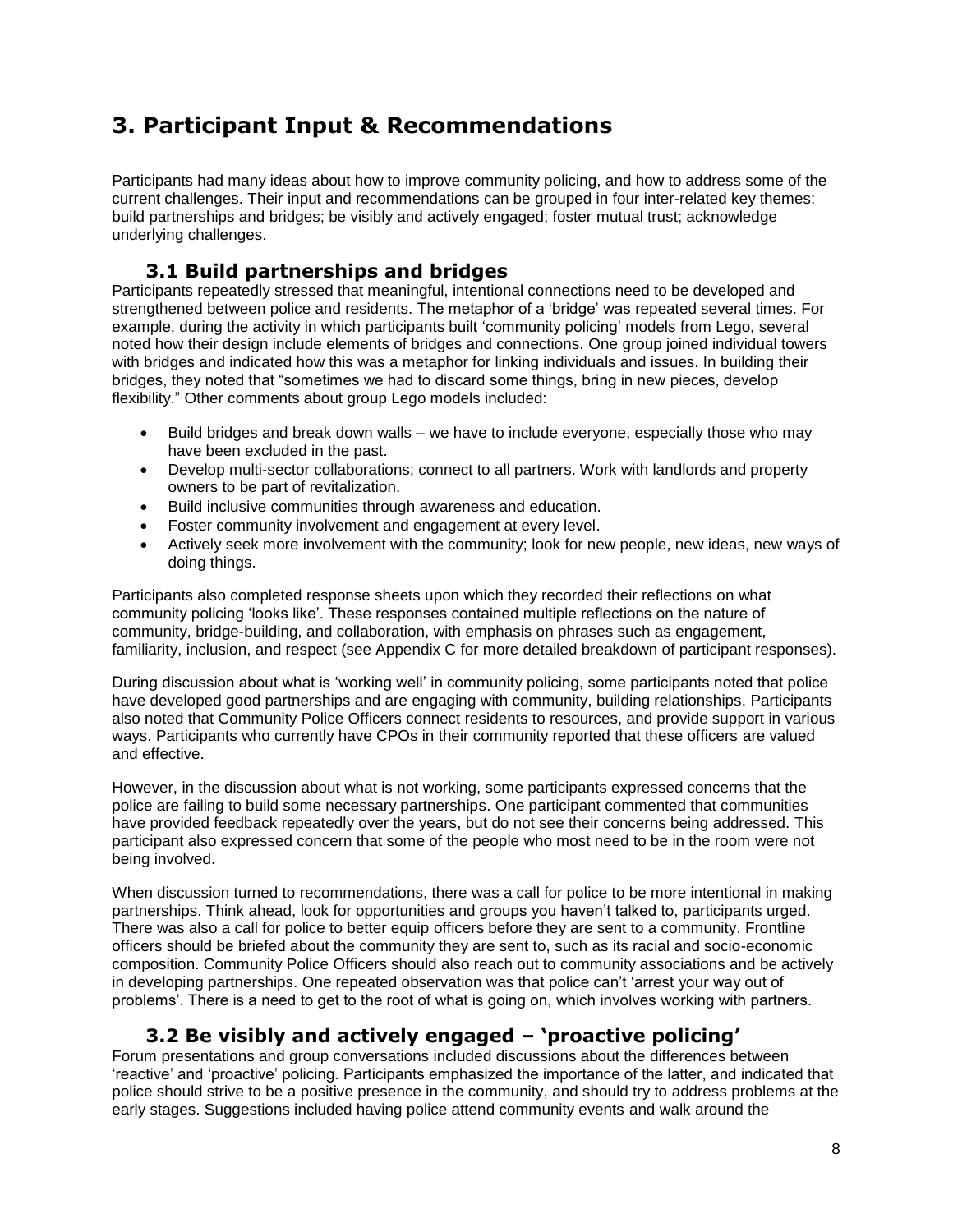community. Communities appreciate positive engagement. There were repeated calls for officers to "get out of the car" and interact positively with residents, even simply through conversation. Community members saw face to face engagement as opportunities for police to seem "more human" and 'empathetic'.

Comments included

- Get back to basics: police officers playing with children; everyone knows everyone; everyone is aware of what is going on.
- Create conversation; talk to kids, youth, shop owners, etc.
- Get out and engage. Several groups noted that they want to see more visible, accessible and approachable officers on patrol, especially on foot and/or bikes. It was also noted that police officers should attend BBQs and events, play sports with kids, etc.
- Community members should share information with police about recent trends or needs in the community. Actively support community policing – ask police what they are learning from their partners and what could help them further. Work collectively and collaboratively.

When discussion turned to what is working well, several participants noted that police are seen as being more flexible and proactive, especially within communities where there is an appointed Community Police Officer. Additional comments included:

- Police participation at community events is very appreciated.
- There are positive examples of proactive, community policing such as MERIT and the Bank Street initiative.
- Communities with a Community Police Officer feel there is knowledge gained by both police and community; officers become like a neighbour, part of the family
- Community police are solving community issues such as neighbour disputes and problem addresses

Comments about what is not working, and recommendations for what could improve, emphasized that community officers were stretched thin by large and diverse catchment areas, and by lack of resources.

- Catchment areas are too big for CPOs. They do not have the time they need.
- New reporting system is not working well people are reporting less because it is too difficult and time consuming.
- Have a dedicated time for officers where they are not expected to respond to calls where they can be in the community and not necessarily in uniform.

### **3.3 Foster mutual trust**

<span id="page-9-0"></span>Trust is fostered when police are known to residents, when they listen to concerns in the community. There was a recognition that both communities and police need to be active in building trusting relationships, which will require meaningful communication, and the sharing of information. Following the Lego activity, 'trust' and 'community' were the words most frequently included in response sheets. Additional comments included:

- Be compassionate
- Foster environments of mutual respect
- Develop shared goals both short and long-term.
- Build in processes for feedback, conversation, and analysis
- Share positive stories
- Be aware of language used to talk about things, such as using terms like "problem addresses"

Comments following the question about what is working well included: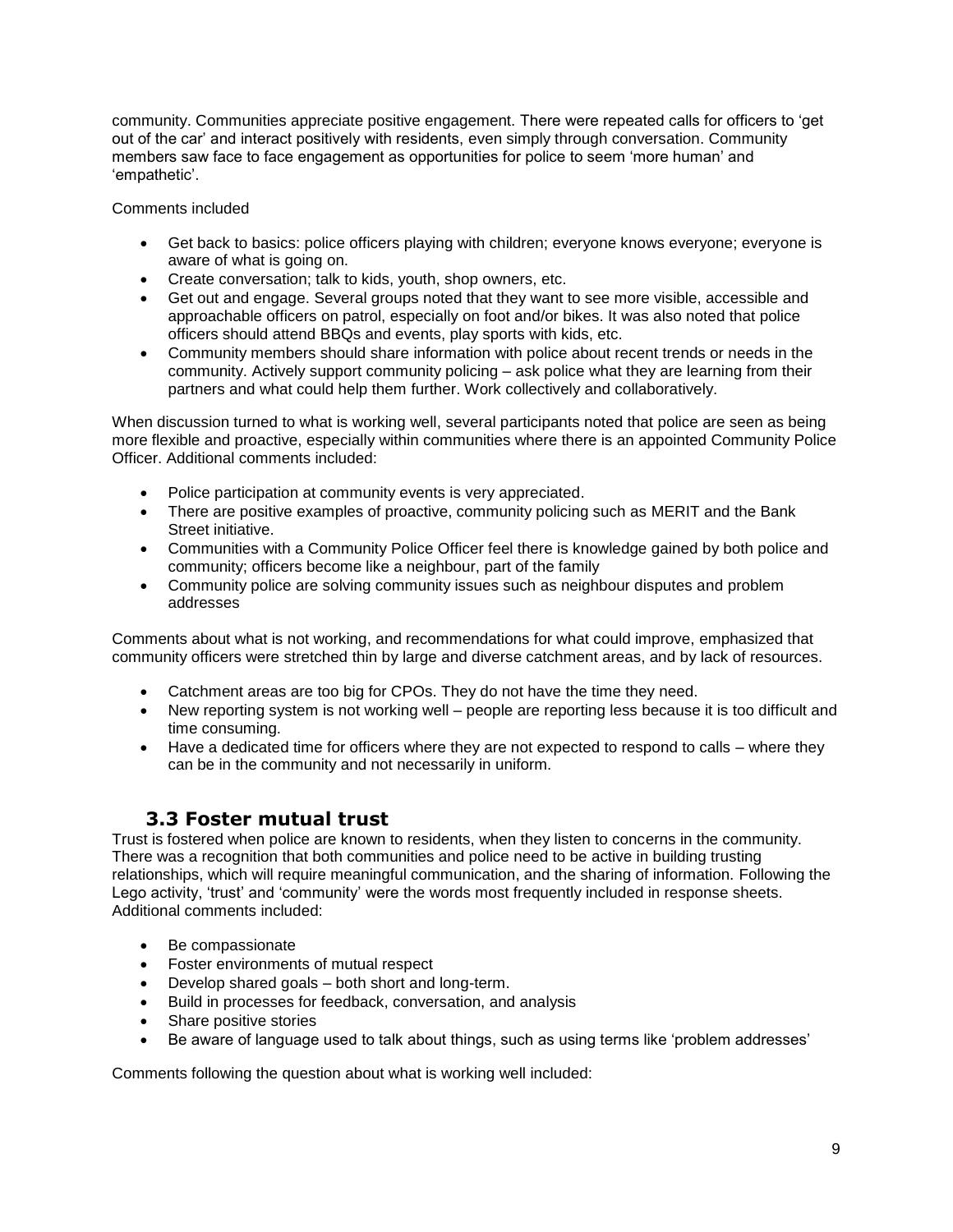- Willingness of police officers to go the extra mile to make us happy and feel secure; police are appreciated by the community
- Officers are accessible in neighbourhoods; it's good to walk down the street and see officers
- Police show a lot of empathy
- Having a 5-year tenure is good communities become attached to the officer and there is trust; including female officers is also good as they are well-received in the community.

Participants expressed recognition that there is a need for the community to engage with police and share information with them as well. While the emphasis of the forum was on how police could improve relationships with the community, several participants noted that relationships are reciprocal. For example, on a response sheet about how to improve community policing, one participant wrote: "I need to know my neighbours; know who is my community officer; report incidents, even by email, so police are aware." There was also a call for service and community agency to not "operate in silos" but collaborate with police to identify needs within the community.

### **3.4 Acknowledge underlying challenges**

<span id="page-10-0"></span>While much of the conversation focused on what is going well with community policing and on suggestions for positive growth, there were several times during the forum at which concerns were expressed about underlying challenges such as racism and inequality. There were ardent pleas for the police to acknowledge their own short-comings or failures, as well as to have frank conversations about citizen experiences of racism, discrimination, and marginalization.

- Recognize that developing relationships is not a simple straight line, and that there is not always a clear right or wrong.
- Be intentional about fostering diversity and about knowing who to partner with
- Address challenges to accessibility and inclusivity; be aware of barriers and challenges
- Recognize that needs are different within different communities

The willingness of police to listen to concerns about discrimination were praised by several participants, one who described the listening as "signs of hope". One participant said that the same bravery and courage required to wear the badge is being translated into willingness to hear the uncomfortable things. Discomfort can prepare for growth and positive change.

When discussion turned to what is not working with community policing, there was recognition that police are not the solution for everything, which points back to the need to develop partnerships and connect residents to other resources. Participants also suggested the police need to recognize that when it comes to trust, in some communities they are "starting at zero". Trust will need to be built at street level. One participant noted that trust differs from confidence - confidence is knowing someone will come if I call 911; trust is knowing that the person who comes will be concerned about that individual"s well-being.

- Perceptions of police are not good among minority groups and youth.
- Root issues are at core of police vs community. "Police are there to put us down and control us." Until that is resolved, policing is not going to work. Us vs them mentality has to go away if we are truly going to work together.
- Racism exists within society and communities, and police have the opportunity to address these issues. Police carry a lot of responsibility and power in their roles – need to step up, be better and own the weaknesses
- There are biases in the community that are being knocked down as well, accusations of racism are hurtful to officers who are striving to foster connections and partnerships. Community members also have responsibilities in developing trust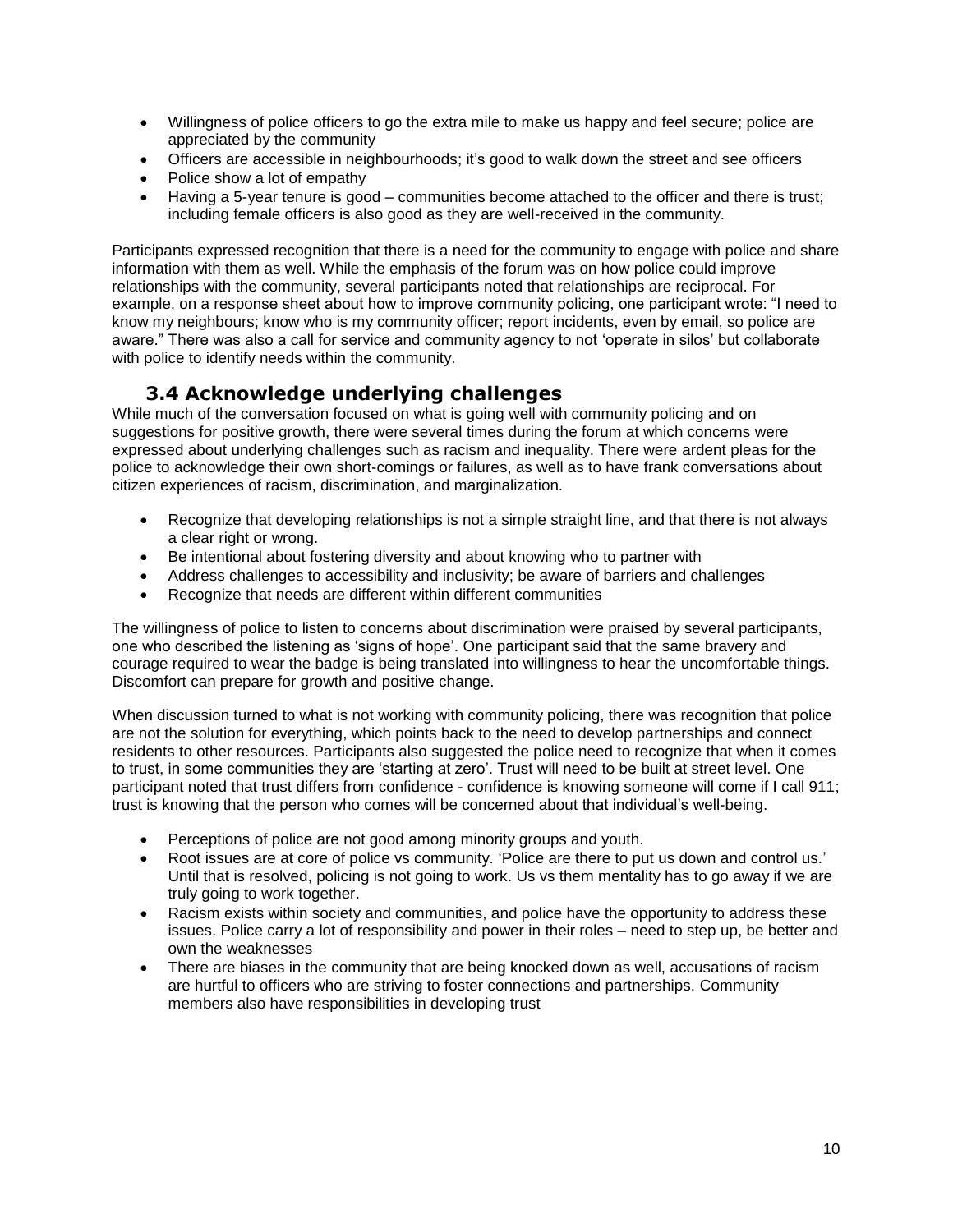## <span id="page-11-0"></span>**4. Final Remarks & Recommendations**

.

The community forum ended with an invitation to participants to reflect on the day's conversations, and to imagine how community policing could be better. In an exercise called "10x bolder", Facilitator Lise Clement challenged everyone: "If we as a community, a collective, no us and them, were 10 times bolder, if we were willing to do the right things for the right reasons, what would we do?" She asked everyone to write down their idea for making community policing better. Cards with individual responses were then circulated around the room so participants could rate each other"s ideas (Appendix D lists the most highly-rated ideas).

Ideas about what could make policing better clearly expressed their desire to see community policing strengthened in Ottawa. Multiple recommendations called for increased community police presence, resources, and visibility in communities. For example, the most highly-rated idea was a call to "Put police back into the communities with a permanent presence – both physical and through patrols." Additionally, another popular idea suggested that police should "place "enforcement" policing below "community" and "proactive" policing in [increased] importance."

Participants also consistently urged police to focus their attention toward positive, proactive engagement with residents, but there was recognition that this required systemic changes within police service in terms of promotions and incentives. For example, a popular recommendation called for police to "have community interactions count as stats and give it value**.** Have a better performance review process (PRPs) that would value more community policing and community engagement of officers."

The recommendations submitted by participants reflect shared understanding that improving community policing requires broad-based support, and that community policing can be positive and effective only when adequately resourced. In one of the feedback comments, a participant noted that their CPO was "exceptional. He has met residents on an individual basis to support and inform them. He has demonstrated empathy and support when meeting residents in a group setting. He is a constructive and positive member of [our community]." This illustrates the widespread sentiment that community policing can work and CPOs are highly valued. OPS is encouraged to continue to invest in community policing, and continue to strengthen relationships with Ottawa residents.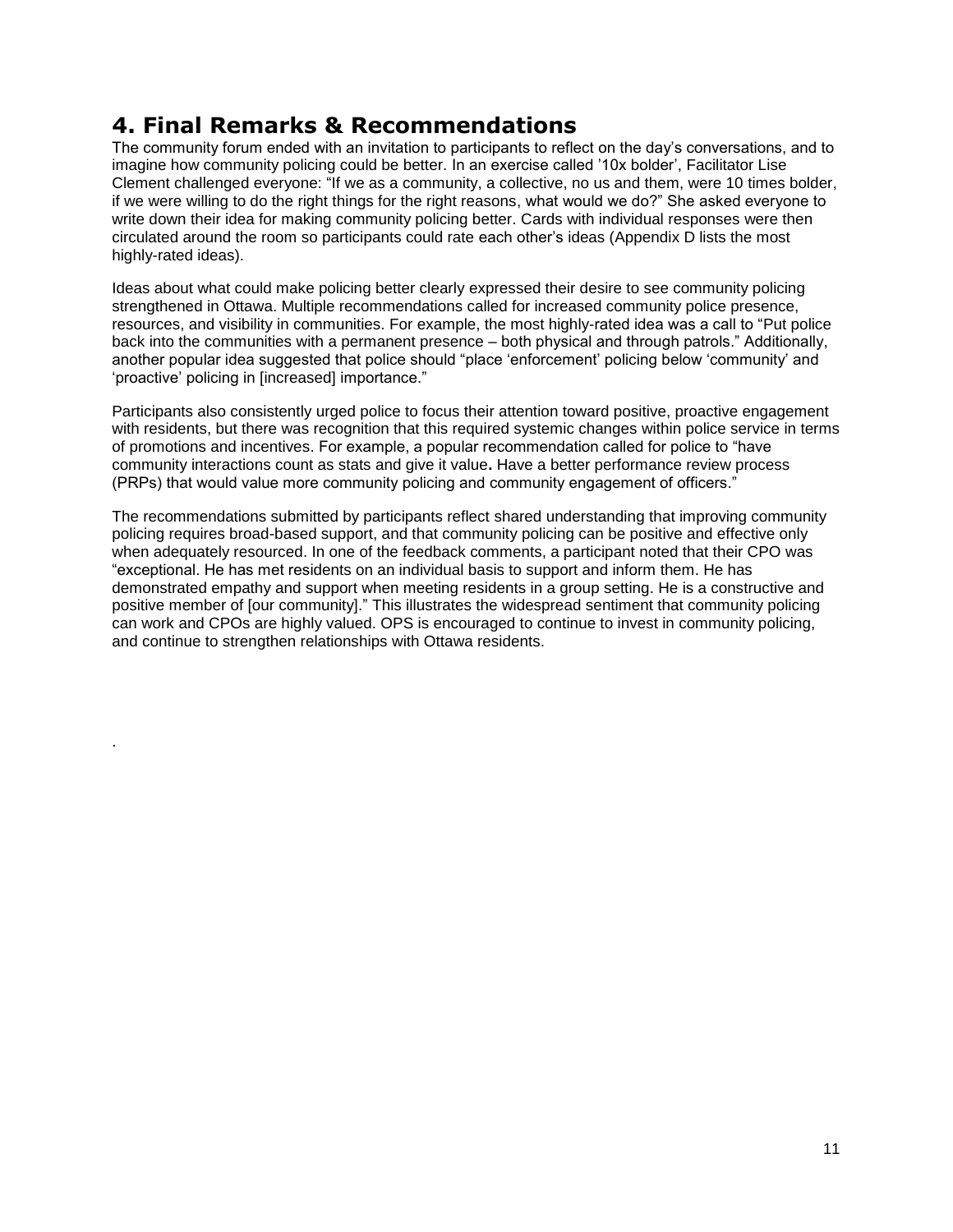

### <span id="page-12-0"></span>**Appendix A – Ontario Mobilization & Engagement Model**

**Partnering For A Safe Community!**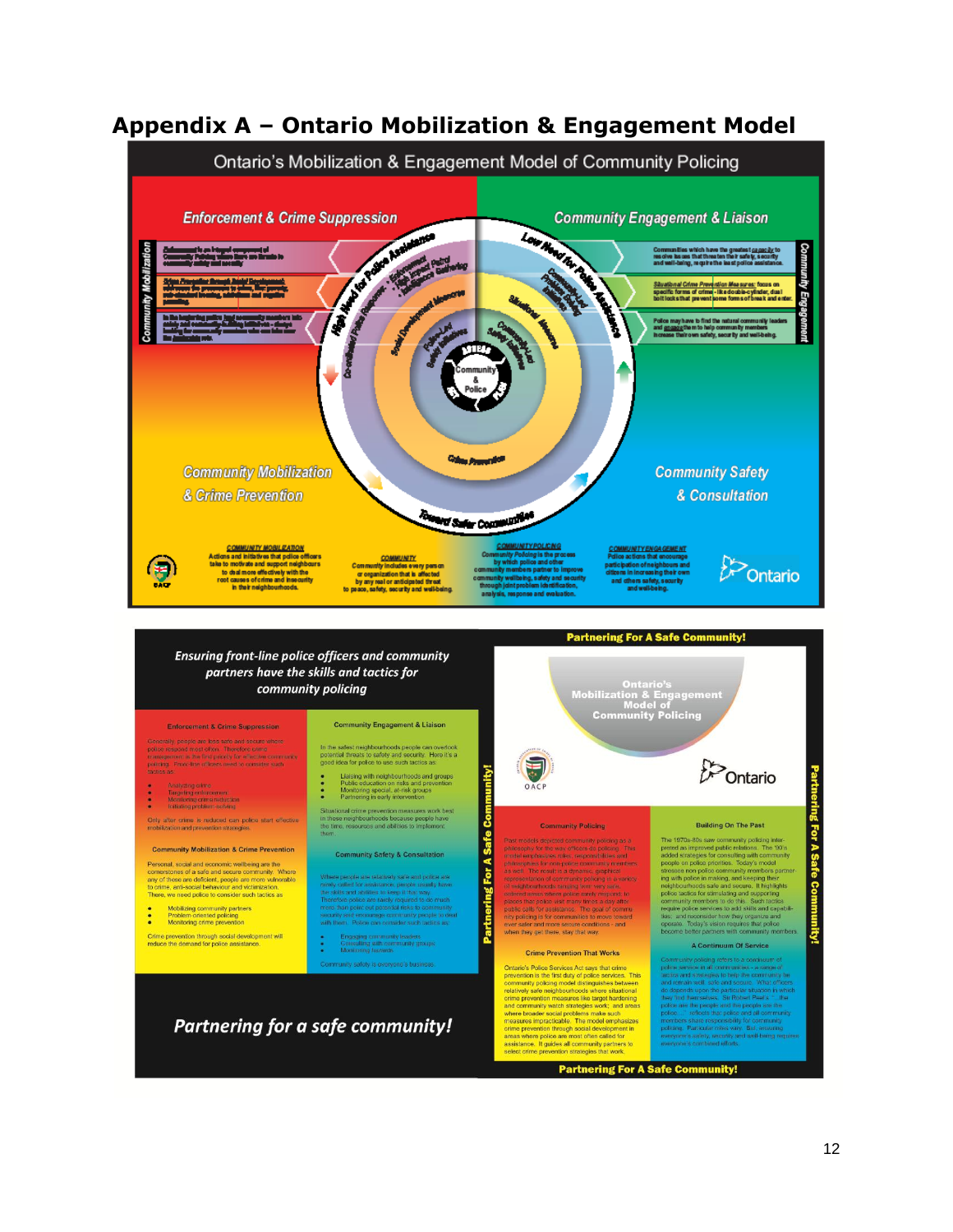### <span id="page-13-0"></span>**Appendix B – OPS Integrated Community Policing Strategy Draft**

In July 2018, participants in several Strategic Planning Consultations contributed their ideas on what the top strategic priorities should be for OPSB/OPS. The following word cloud was generated by their responses:



Drawing upon community feedback, OPS developed a draft Integrated Community Policing Strategy:

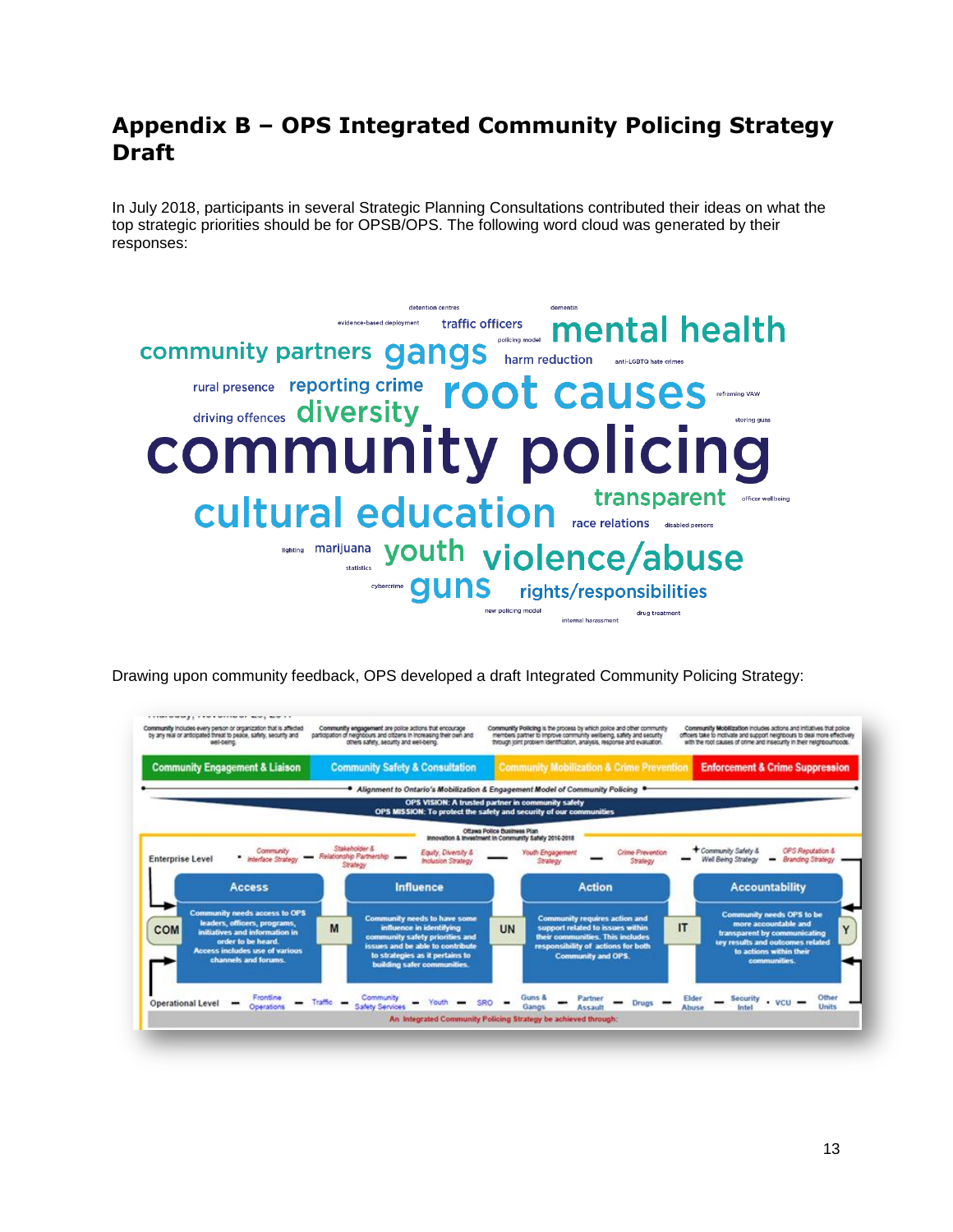# <span id="page-14-0"></span>**Appendix C – What does community policing look like?**

This feedback was a clear indication that community policing is a top priority for the community. Recognizing that, the forum participants were invited to sit at round tables in groups of at least 6 people, with a mix of OPS and community members. Each table had a small bin of Lego, and participants were given 30 minutes to build a model of what community policing looks like. This was followed by a discussion about the characteristics of community policing. Each table also recorded their responses to the question: **What does community policing look like to you?**

The following bullet points reflect responses gathered from 46 response sheets. Responses have been roughly grouped thematically and arranged to reflect the frequency with which they were noted. Numbers are also used to indicate frequency, such that "Relationships x 8" indicates that "relationships" was noted on 8 response sheets.

#### **Community** x 2

- Meeting people x 3
- Community engagement x 2
- **Grassroots**
- Knowledge of community trends and characteristics
- Everyone knows your name
- Meeting community where they are at
- Officer knows community and community knows officer
- Familiarity with people in jurisdiction
- A complex service provided for the community
- Reflective of community x 2
- More eyes in the community to report and deal with community issues
- Community + police / coming together
- Relation between police and community
- Being familiar with the community and its members
- Focused on community issues
- Stakeholder participation
- Interacting with the community
- Recognizes individual and unique needs
- Support people be part of community
- Police officer to meet the needs of the community
- Police listening to communities
- Police know everybody in the neighbourhood
- Healthy vibrant community
- Urban Centre
- Interaction with residents
- Working with community members, community priorities for a safe community
- Environment / green space / nature and wellness

#### **Relationships** x 8

- Relationship building x 3
	- o Genuine, honest relationships building
- Reciprocal relationships x 3
- Long-term relationships x 2
- Connection x 4
- o Inter-connected
- Inclusive x 4
- Partnerships x 2
	- o True partnership
	- o Partnership in action
	- o Community partnerships
	- o Community wealth in partnership
- Lavishly loving and serving each other

#### **Collaborative** x 3

- Together
	- o Working together x 3
	- o Building plans together x 2
	- o Participating together
	- o Celebrate together
	- o Coming together
	- o Cleaning up together
	- o Serving together
	- Interactive x 4
- Joint effort
- Recognize all roles
- Each bring their own strengths
- Integrated roles and perspectives
- Collaborative roles for everyone
- Cooperation
- Shared responsibility joint work
- Working towards a common goal x 4
- Common ground x 2
- Complex connected systems
- Engaged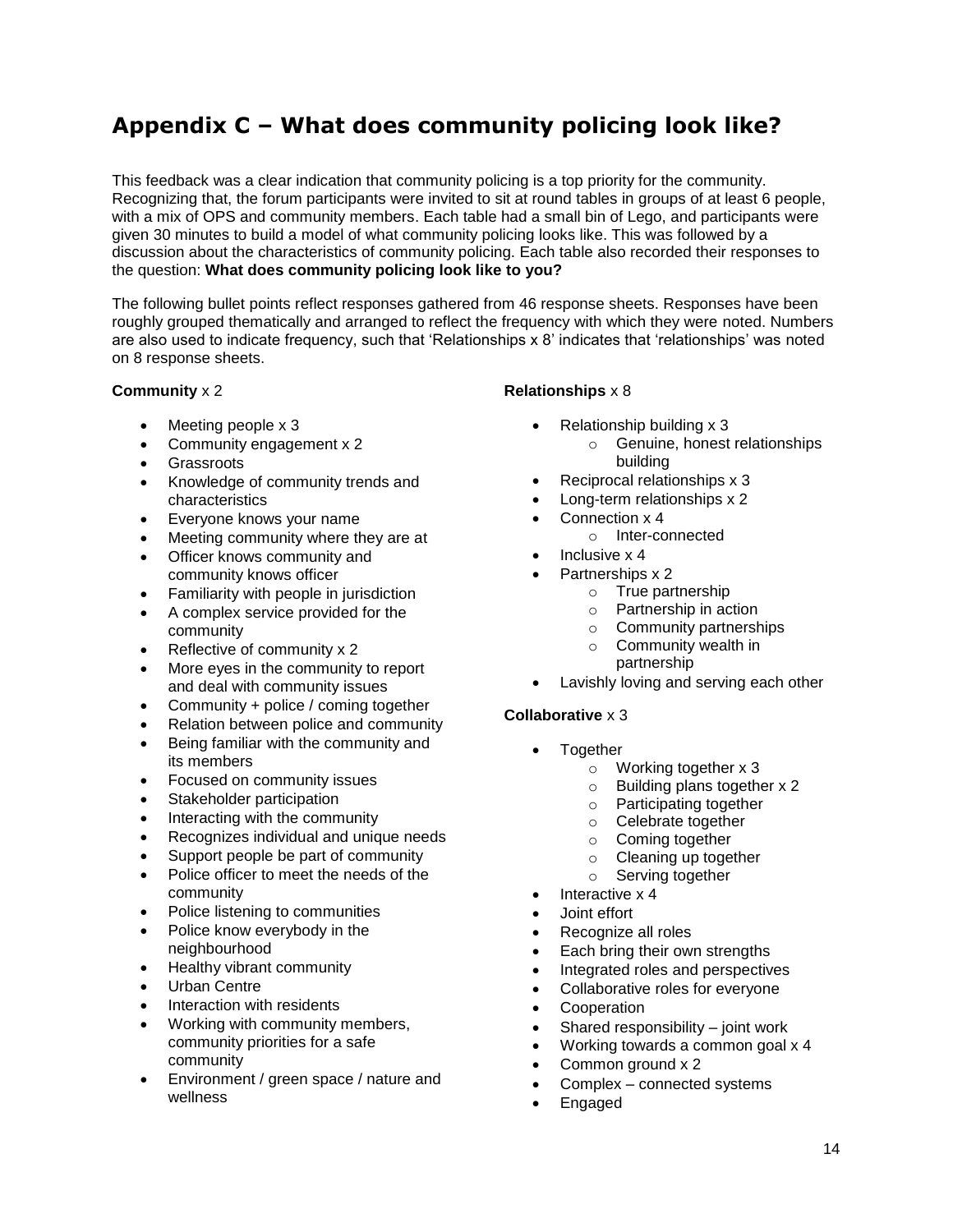#### **Visible x 11**

- Accessible x 4
- Approachable x 3
- Presence x 2
- Familiar
- Available
- Active
- Officers go to community events
- Beat officers patrolling
	- o Walking around x 2
	- o Foot patrols
	- o Bikes Patrol

#### **Trust x 12**

- Consistent x 3
- Strong level of confidence
- Compassionate
- Reliable x 2

#### **Communication x 4**

- $\bullet$  Educating x 3
- $\bullet$  Transparency  $\times$  3
	- $\circ$  Open communication x 2
- Stories x 2
- Common language and understanding
- Sharing information, resources and data o Sharing needs
- Listening x 2
- Understanding x 2
- Liaison x 2
- Discussion
- Learning
- **Equally heard voices**
- Outreach
- Awareness
- Feedback
- Advocacy in policing
- Be aware of language used to talk about things like "problem housing"

#### **Building bridges x 2**

- Bridging people through understanding
- Inclusion
- $\bullet$  Bridge trust action change
- Connecting the dots
- Bridging across communities
- Bridges Agencies, stakeholders joined tables
- Opportunities

#### **Effective x 2**

- Manageable and attainable goals x 2
- Resourced to make decisions
- Constant and consistent point of contact
- Knowledgeable about best practices
- Critical reflexivity
- Identify and manage risks
	- o Identifying issues and working together to find solutions
- Evaluative measure outcomes
- Future-oriented
- Investment
- Opportunity for growth
- **•** Services
- Starting point for multi-agency response
	- o Referring to services

#### **Flexible x 4**

- Mobile
- Nimble
- $\bullet$  Innovative x 3
- Adaptive x 2
- Technology and innovation for efficiency, cohesion, openness

#### **Problem-Solving x 4**

- Looking for innovative solutions to difficult problems
- Building capacity of the officer to deescalate the situation

#### **Respect x 3**

• Mutual respect x 2

#### **Positive**

- Positive interactions
- **Patience**
- Brave
- Love, being vulnerable, being openminded
- Taking pride in our neighbourhood and city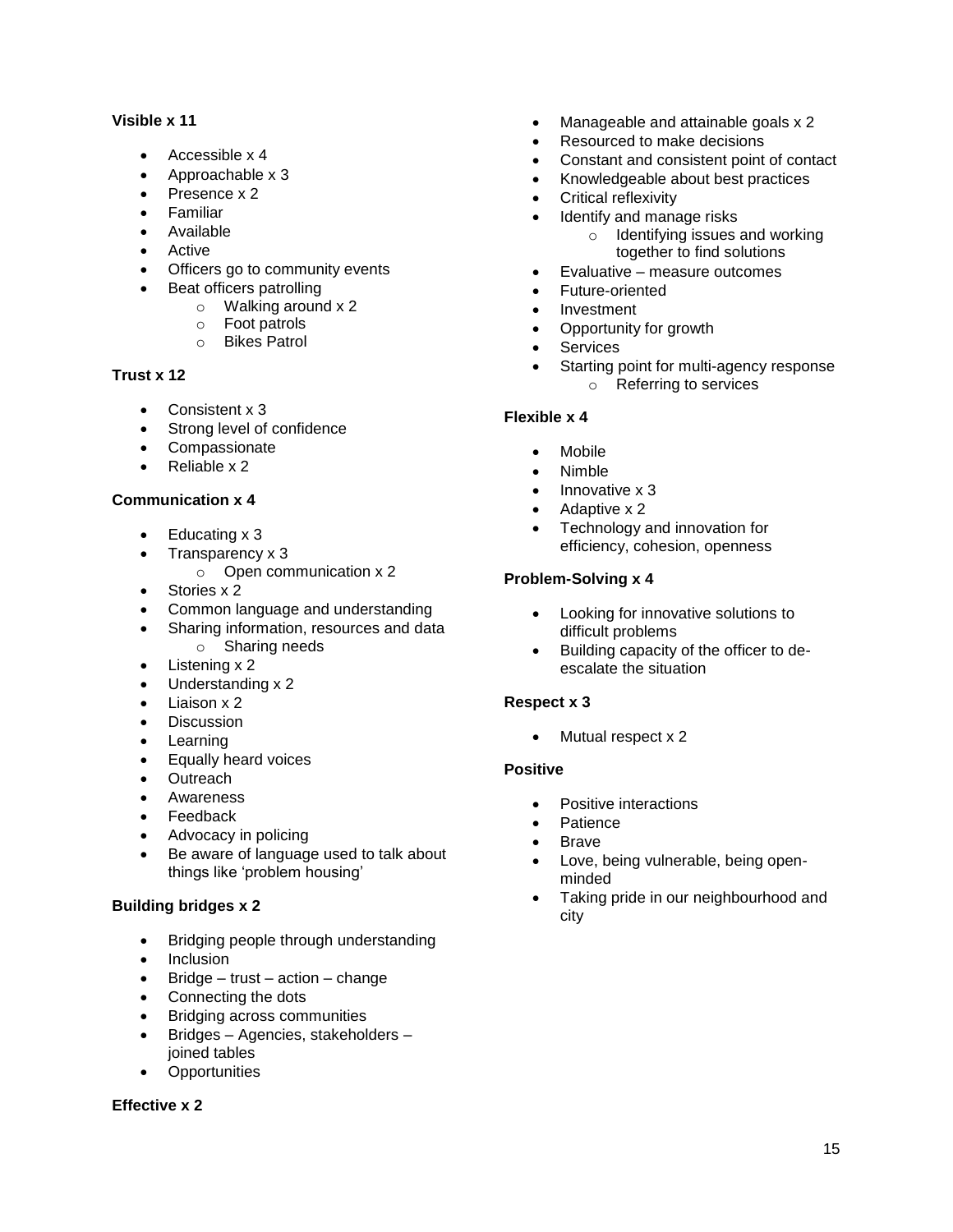#### **Proactive (not reactive)**

- $\bullet$  Prevention x 2
- Proactive prevention

#### **Knock down barriers x 2**

- $\bullet$  Breaking down the walls x 2
- Helping up
- Obstacles to be overcome

#### **Diversity**

- Multi-sectoral x 2
- Ethnic diversity
- $\bullet$  Equity x 2

#### **Safety**

- Enforcement x 2
- Emergency response
- Assistance
- Security

### **(Negative)**

- Reactive
- Imperfect
- $\bullet$  Trendy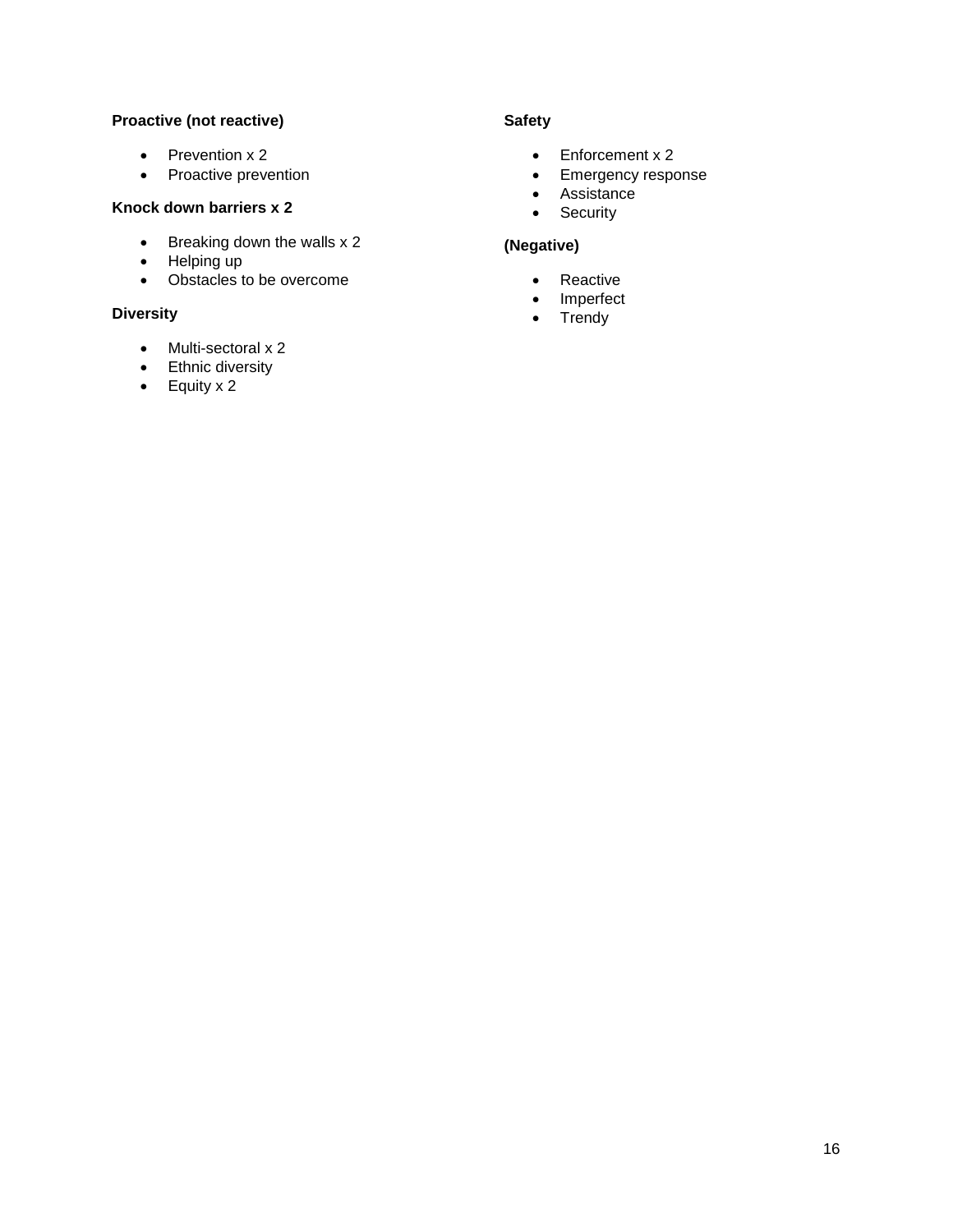# <span id="page-17-0"></span>**Appendix D – What is not working well**

Forum participants were given opportunities to discuss in groups what is not working well in community policing. The following points are summaries of the 30 submitted feedback sheets, roughly presented in thematic groups and arranged according to the frequency with which they were mentioned.

**Lack of resources**. The majority of the comments about what is not working in community police related to CPOs being under-resourced and responsible for too large of an area. Examples include:

- CPO capacity is stretched too thin (this was a frequent comment feedback sheets)
- Area is too large; not enough officers.
- Officers aren"t able to build real relationships
- Community officers are not available
- Not enough police resources applied to community relationship building
- Task-oriented units/programs to community issues are not resourced

**Lack of consistency**. Related to the point about resources, multiple comments indicated that the lack of designated officers who are familiar with communities is impeding relationship-building and trust. There were also comments reflecting a lack of consistency in buy-in for the proactive approach to policing.

- Lack of consistency in policing model proactive component missing
- Movement of staff internally has been a challenge for implementation. Impacts abilities of officers and communities to develop relationships.
- Inconsistent police patroller attending community events no rapport
- Staff are not consistently the same person need people with familiar faces
- Continuity of officers keep them in the community for longer. Term is not long enough for relationships to develop
- Police haven't shifted mindset toward proactive policing, culture is still reactive
	- o Recruitment is not identifying proactive skills needed by new officers
	- o Not all inspectors have bought in to community policing model
- Frequent change in officers is not good

**Lack of flexibility and accessibility**. Police are seen to lack the flexibility to respond to community needs and address unique concerns. They are also not seen as accessible; they need to be more visible in communities, such as by doing more foot patrols.

- Went from relationship-based to evidence-based. People are feeling vulnerable.
- Police take lead on all issues, even if they are not police issues
- Police apply cookie-cutter approach to communities
- Police have pre-determined their solutions. They aren't listening
- Police are not always receptive to new ideas
- Officers in SUVs are intimidating and not accessible need more foot patrols (repeat call)

**Racism and discrimination**. Multiple comments indicate that police are mistrusted by some communities, particularly Black and marginalized communities, but also by youth.

- Need to have more diverse/racialized community members involved in strategic planning
- Negative relationships with vulnerable communities
- Perception of police is not good among minorities and youth
- Unwillingness of police force to acknowledge racism
- Dialogue/consultation/research/services do not respond to the needs of people of African descent. Current outreach approaches to Black and Indigenous communities are not enough
- Relationships are broken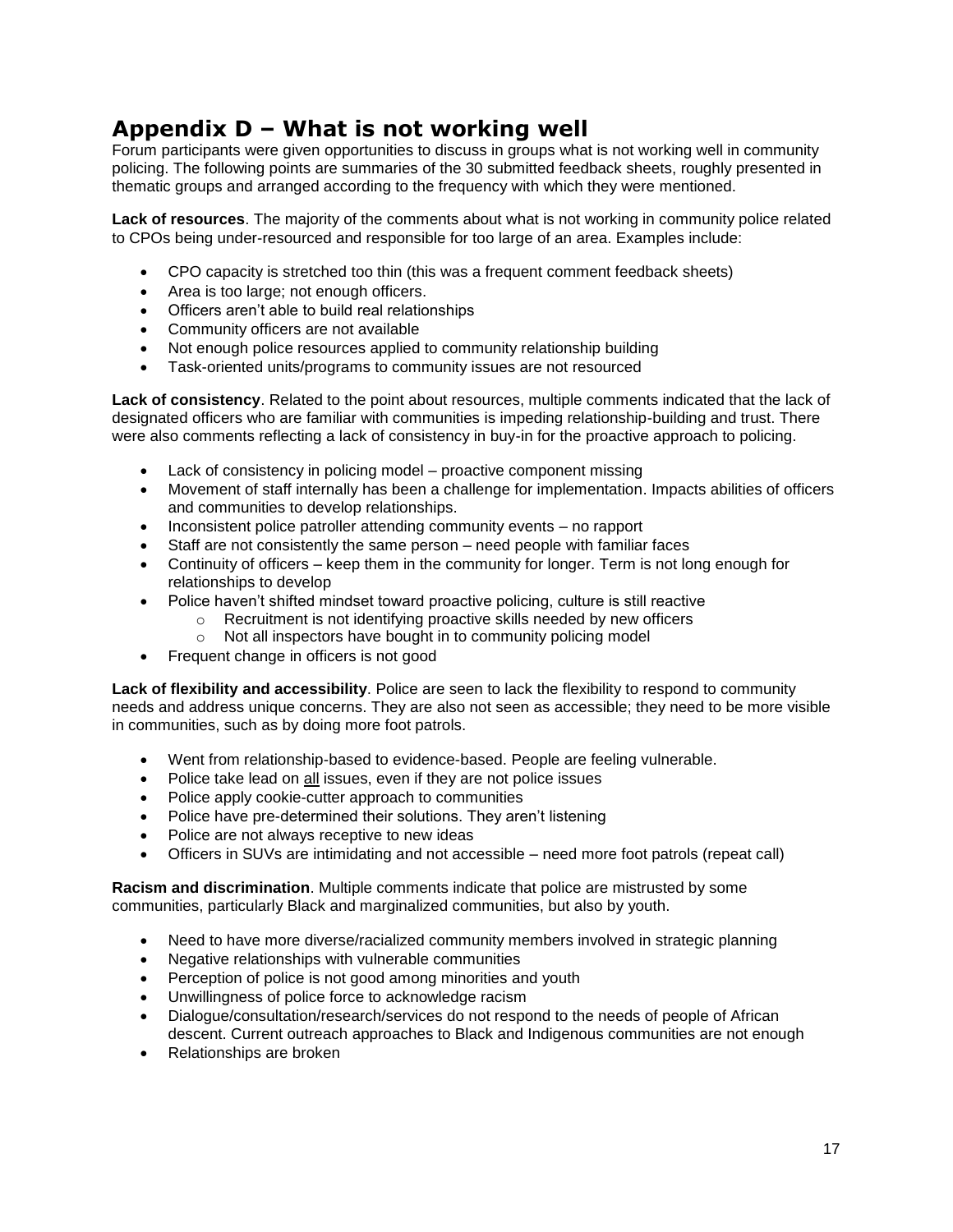**Lack of mechanisms for accountability and feedback**. There is also a lack of clear communication with communities about expectations and available resources

- Need to integrate feedback from committees
- Lack of data on community safety to monitor progress
- Lots of OPS initiatives (SI, MERIT, Problem Addresses) tough for community to understand it all
- Very little education for the community or within police services on what resources are out there No accountability
- Social media gives a false impression
- Lack of measurements for community policing

#### **Reporting process are not working.**

- Redirection of an emergency call through provincial service or women in crisis
- Dispatch can be a barrier to calls need better training
- Not responsive in timely fashion
- On-line reporting does not work, such as for seniors

#### **Communication**

- It doesn't appear that information is shared within the organization or with partners. For example, at this forum community members learned that their CPO was leaving
- Use different language recognize where communities have different terms
- Need space for community to access officers and connect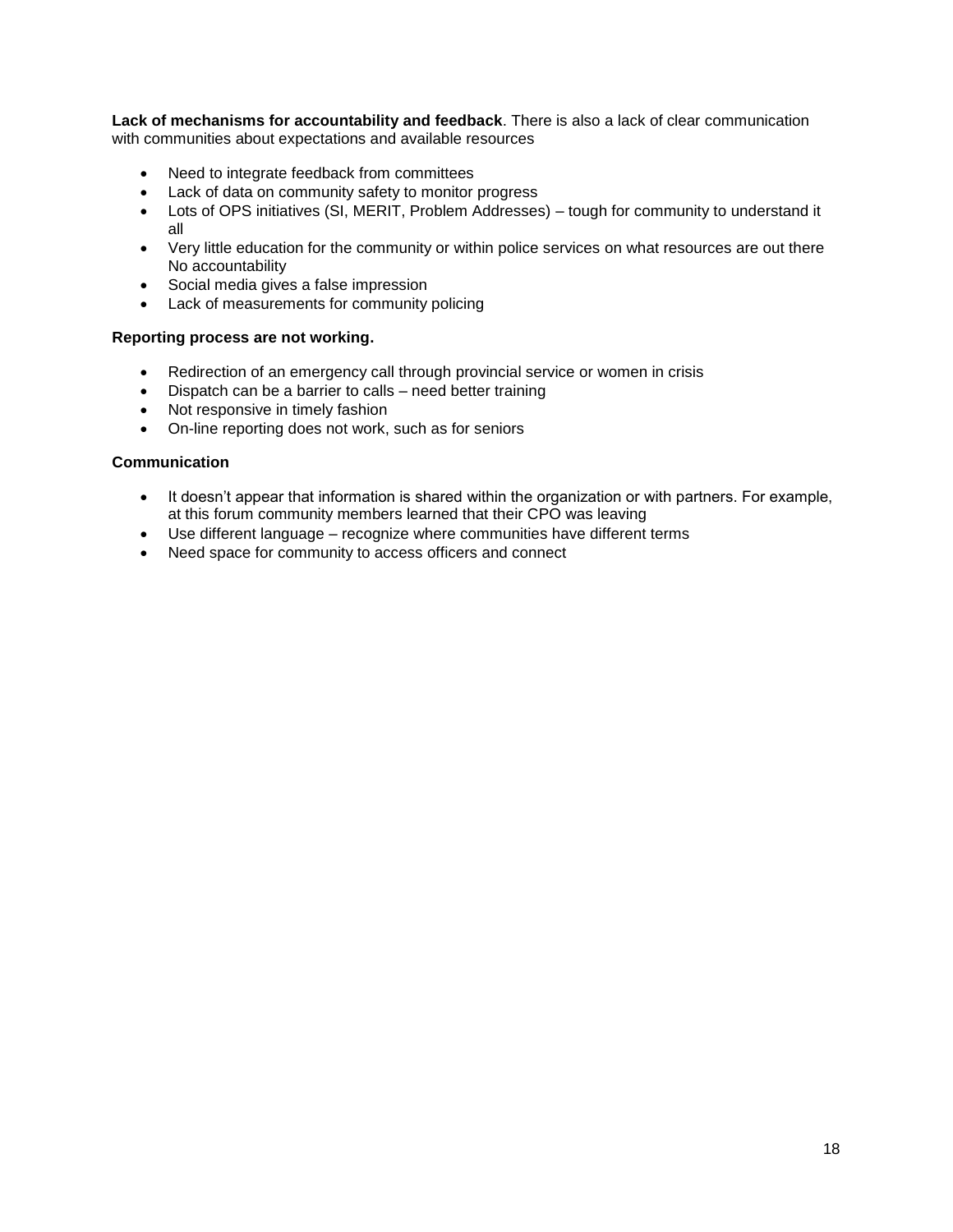# <span id="page-19-0"></span>**Appendix E – 10x Bolder**

The last exercise of the day asked participants to write a suggestion for what could be done to improve community policing. Facilitator Lise Clement challenged everyone: "If we as a community, a collective, no us and them, were 10 times bolder, if we were willing to do the right things for the right reasons, what would we do?" She encouraged participants to harness the great conversations that had taken place, as well as the discomfort that came from difficult discussions about persistent challenges. "If you could have one idea that moves forward, what would it be?"

Each participant recorded their idea on a card. This was followed by an engaging "game" in which cards were circulated around the room and rated on a scale of 1-5 eight times (total of 40). Of the 61 submitted ideas, the following 33 were collectively rated 30 or higher.

- What's old is new again! **Put police back into the communities** with a permanent presence both physical and through patrols. Bite the bullet, raise the taxes to support the proper police model that supports all communities both from engagement, defense and enforcement. 40/40
- **Have community interactions count as stats and give it value.** Have a better performance review process (PRPs) that would value more community policing and community engagement of officers. Right now, PRPs are based on stats / number of tickets, arrests, criminal charges, which pressures officers to get their stats up, hence can"t give time to community policing. 39/40
- **Staff up CPC officers** to pre-[Service Initiative] (SI) numbers. 39/40
- **More officers!** We (CPC) can"t get to know our communities more if we don"t have the time to do it. I feel I am a reactive officer, not a proactive officer any longer. 37/40
- Place "enforcement" policing below "community" and "proactive" policing in importance. Use performance tracking to motivate all officers to get to know the members of the community they work in. 37/40
- Be able to fully understand all the concerns and issues of our diverse community because we would be part of their community and they would be part of the police. 35/40
- Make the first step to go to the community, to understand their needs, to understand where they are coming from, to be in their shoes for a second. 34/40
- Permanently assign front-line officers to a specific community for several years and reward them for community engagement. 34/40
- Have a clear feedback process for citizens to share when an interaction with officers is harmful. Follow up supervisors, support – not always reprimand. The community wants officers to learn and be even better officers and sometimes officers need support, guidance and training (they are human). This is an approach in other places of employment. I'm not sure about the OPS process/accountability. Communicate to community about this process and changes being made. 34/40
- Community Police Officers have town halls / presentations a local community centres with an agenda that is populated by that community's issues  $-$  every six months. 34/40
- Re-allocate resources to front-line community officer or NHO positions. OPS has too many units wasting time on surveillance-related sections (Drugs/Intel/Surveillance and Guns & Gangs). Need to look at workload / results and reprioritize. Need boots on the ground to rebuild confidence and trust. 34/40
- Expand the number of community officers assigned to high needs communities. Currently we have only 10 CPO. Combination of CPO and new CRT members to work with communities to solve problems. Need 30 CPOs/CRT 34/40
- Increase CPOs / lengthen their term of service / host more regular learning and sharing events to unpack difficult community issues (that may inspire discomfort), such as racism in the force. Officers need safe spaces to de-brief / tell their stories / form a narrative around their work and experiences. Set this up! 34/40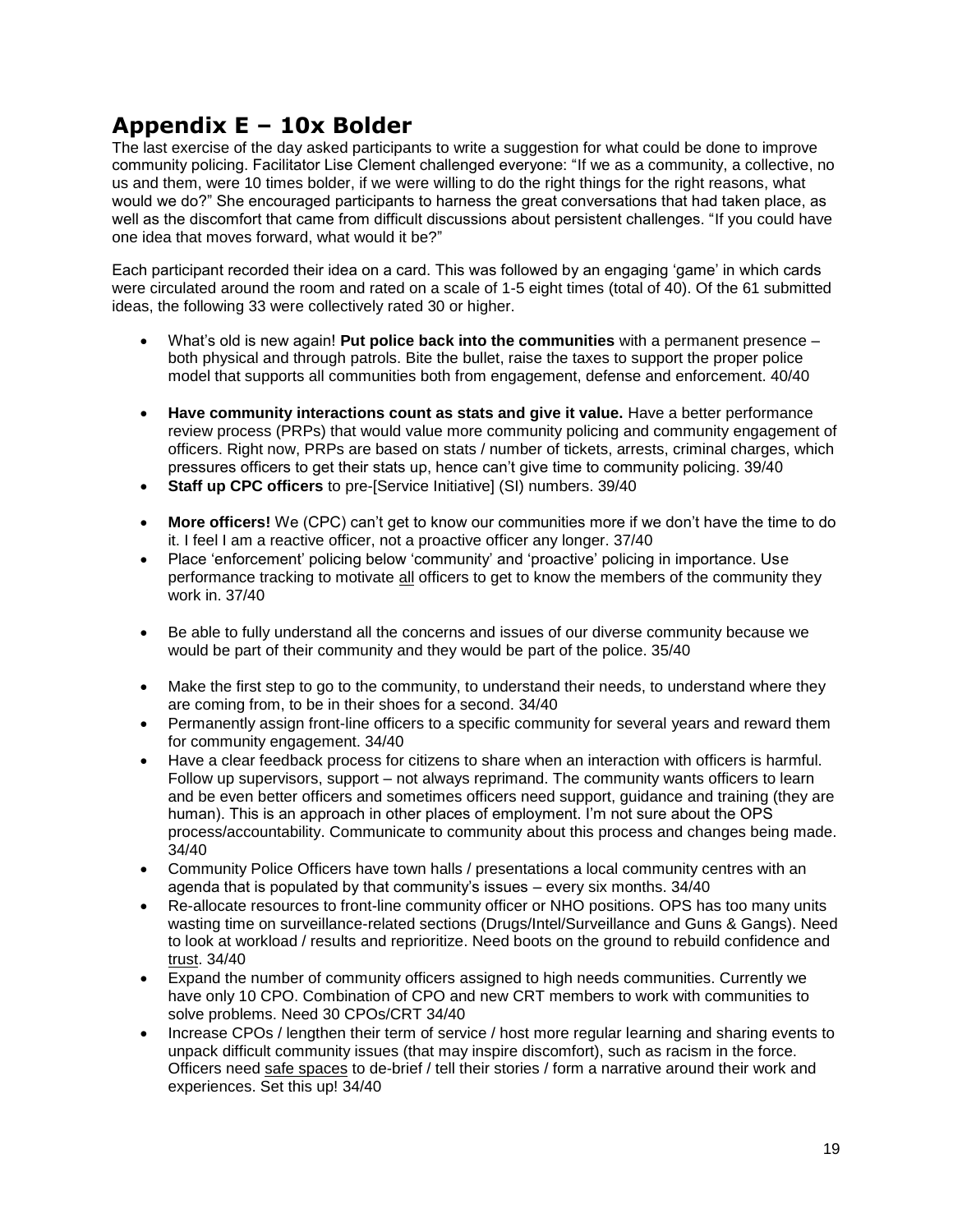- Name the systems of violence and oppression that result in poor perspectives/relationships with police and commit to creating spaces to have dialogue and discussions about them. Internally and externally (with other police officers) and with community members. Host a community policing forum in different communities that is community member focused. 33/40
- Evaluate officers on community engagement as a performance measure on yearly evaluations. 33/40
- Redesign the way you evaluate, monitor, and promote officers' performance by giving significant weight to an officer"s positive engagement with the community, with a particular focus on communities that are "over-policed", marginalized, or over-represented in the criminal justice system. 33/40
- OPS would hire more personnel (both front-line officers and support officers, ie. Dispatch). Admit the failure of SI – accept it, learn from it and get on with it! Forget politics – admit failures – stand up to council and politicians re: budget, resources, etc. 33/40
- Lobby for more funding to resource community policing to the level it should be at  $-$  to engage, work together, and effectively make the communities safe. 33/40
- Work at eliminating bias/racism to ensure neighbourhood cohesion and respect for all community residents and police = harmony. 32/40
- Invest more in community police officers with the expectation on daily community engagement meeting and getting to know individuals/ residents / business in a positive manner 32/40
- Adequately populate and resource community officer units with people who have good interpersonal skills and thicker skins to be able to build relationships over the longer term. 32/40
- As one of our table members said, have a police presence in a mobile "station" or "cop-mobile". In that cop-mobile have opportunities for community youth to be welcome to observe some aspects of dealing with distress calls or situations, like a 911 for the police responses. 32/40
- See each other from a strengths perspective and be willing to actually come together to build positive communities where people feel safe, happy, and thrive, moving away from blame to goal setting and hope. 32/40
- Be more visible in community events regardless of colour/creed. And don"t pretend to be the hero. 31/40
- Have an overlap when officers are transitioning in/out of a community position. The new officer taking over role will have opportunity to see the relationships developed and can transition easier. This works better for both parties. 31/40
- The Ottawa Police Service needs to have a 'difficult conversation' with the communities that feel OPS is racist, etc., and ask them to reflect inward. Ask them to dig deep and have some insight into their need for accountability with the issues they encounter. How did other racial groups deal with similar issues years ago? Where are they today? Accountability is necessary. 31/40
- Make positive police-community relations the highest priority for the OPS. 31/40
- To enhance community policing in Ottawa, I would recommend engaging the community and getting the community more involved, such as community events, volunteer opportunities, and open the stations up for tours. 30.5/40
- I would hire more officers / specialists like nurses, cultural investigators, interpreters, youth workers to assist and work as a team with the community police officers. 30/40
- Mounted police section to promote positive meaningful connections between police and community. This results in building trust and strong partnership with community. Highly visible and approachable. 30/40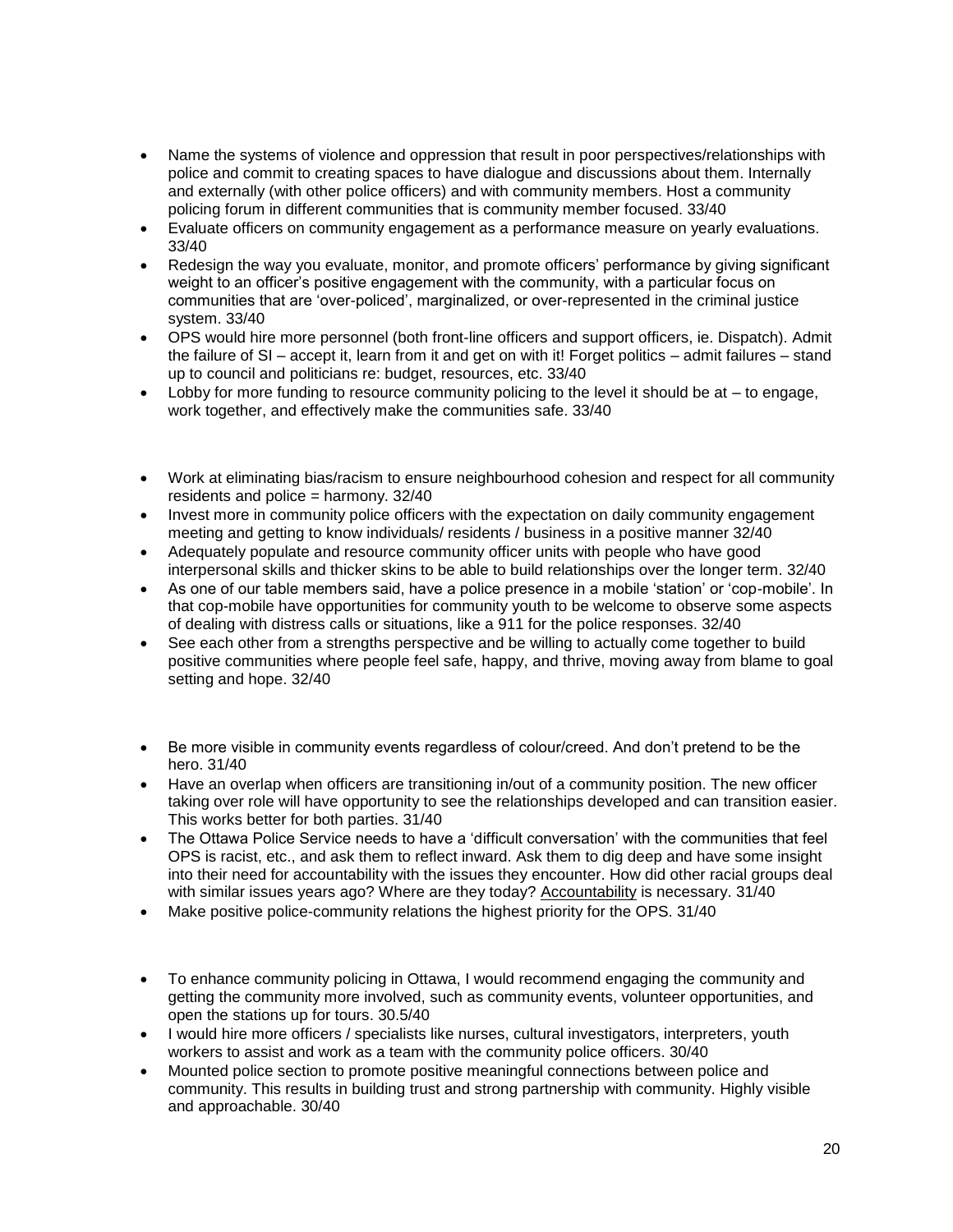- Start a door to door campaign like politicians. Talk to the community about who you are as police officers and learn about their realities. A door to door campaign would build personal, intimate relationships with OPS and the communities they serve and protect. 30/40
- Raise taxes and allocate a greater portion of the revenue to police services to ensure we have the manpower and equipment to meet the expected needs of the community. 30/40
- Embed one police officer in every school and neighbourhood. Embed a community liaison from every school and neighbourhood in the police. 30/40